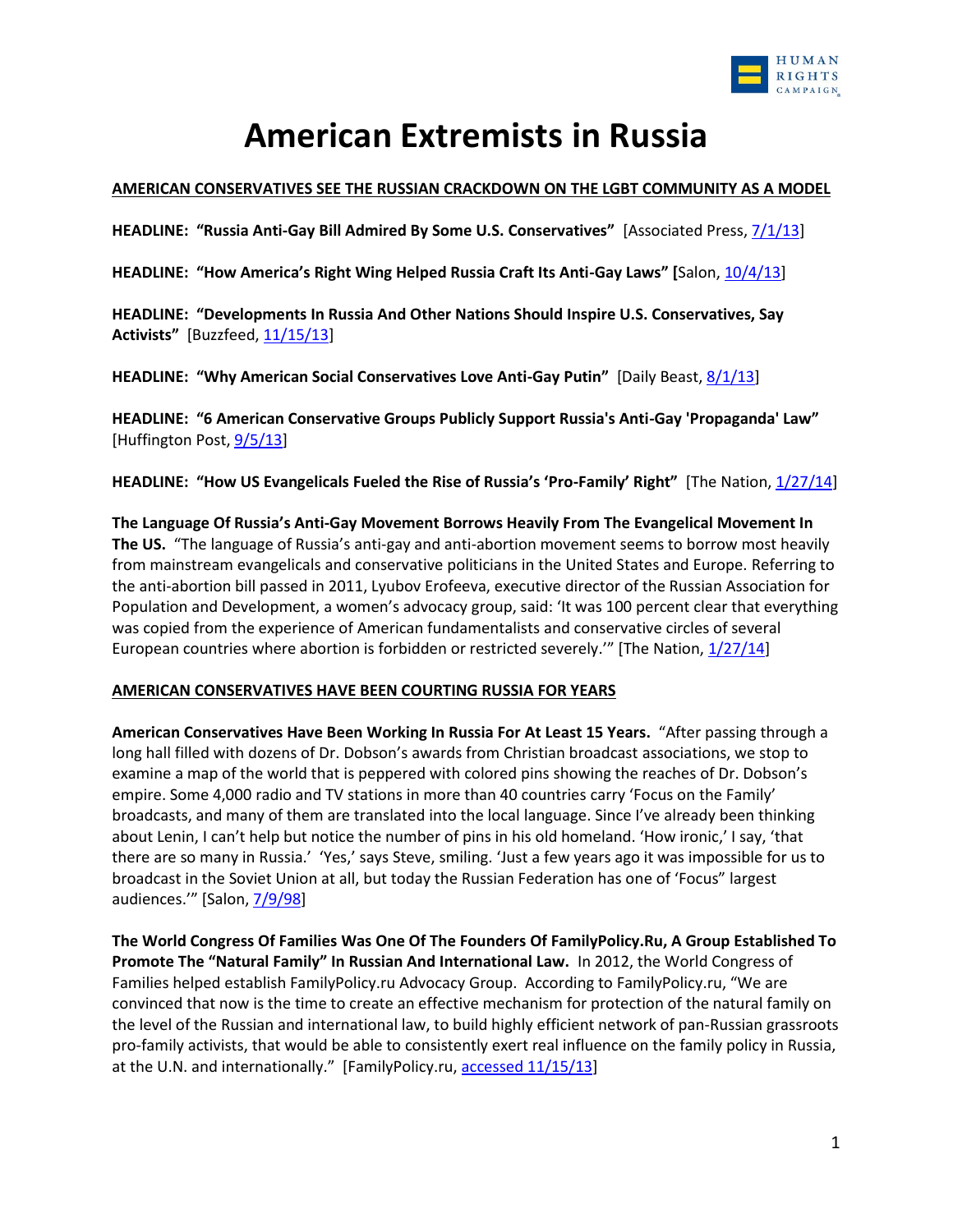

## THE WORLD CONGRESS OF FAMILIES HAS TIES WITH RUSSIA DATING BACK TO THE 1990s

**Allan Carlson, The Founder Of The World Congress Of Families Has Been Visiting Russia Since 1995, Where He Developed The Idea For The WCF.** "Established in 1997 by Dr. Allan Carlson, the WCF is an interfaith, international movement whose mission is to 'restore the natural family as the fundamental social unit.' Back in 1995, Carlson was invited to speak at Moscow State University by two professors of sociology who admired his book Family Questions: Reflections on the American Social Crisis. According to Jennifer Butler in Born Again: The Christian Right Globalized, 'The professors and Carlson, joined by a lay leader in the Russian Orthodox Church, came to the conclusion that what they needed was to bring together scholars and leaders from 'newly free Europe and Russia' to meet with leaders from the West.' The first global conference was held in Prague in 1997 and drew more than 700 participants." [The Nation[, 1/27/14\]](http://www.thenation.com/article/177823/how-us-evangelicals-fueled-rise-russias-pro-family-right)

**The World Congress Of Families Held A Demographic Summit In Moscow In 2011.** "In 2011, the World Congress of Families held its first Demographic Summit in Moscow. The 2011 summit was attended by leading US evangelicals like Janice Shaw Crouse of Concerned Women for America and Larry Jacobs of the WCF. The meeting's Russian attendees included not only church heavyweights but Natalia Yakunina, chair of the Sanctity of Motherhood Program and wife of Vladimir Yakunin, the head of the state-run Russian Railways and a member of Putin's inner circle. In promotional material, the WCF claims that the 2011 summit 'helped pass the first Russian laws restricting abortion in modern history.'" [The Nation, [1/27/14\]](http://www.thenation.com/article/177823/how-us-evangelicals-fueled-rise-russias-pro-family-right)

 **A Follow Up WCF Summit Was Held In Ulyanovsk In 2012.** "The WCF held a follow-up Demographic Summit in Ulyanovsk in 2012." [The Nation, [1/27/14\]](http://www.thenation.com/article/177823/how-us-evangelicals-fueled-rise-russias-pro-family-right)

### **THE WORLD CONGRESS OF FAMILIES HAS TIES TO THE RUSSIAN GOVERNMENT**

**The World Congress Of Families Will Be Held At The Kremlin In September 2014.** "In a sign of Russia's evolving stature among some U.S. social conservatives, the Illinois-based World Congress of Families plans to hold its eighth international conference at the Kremlin's Palace of Congresses in Moscow next year. Past conferences in Europe, Mexico and Australia have brought together opponents of abortion and same-sex marriage from dozens of countries. 'The Kremlin used to be a no-no for conservatives,' said Larry Jacobs, managing director of the World Congress. 'We're going to redeem that building.'" [Associated Press,  $7/1/13$ ]

**The World Congress Of Families Is Represented In Russia By American And British Educated Alexey Komov.** "The organizer of the events and the WCF's representative in Russia is Alexey Komov, a 41 year-old doctoral candidate in the social sciences at Moscow State University. Komov, who studied in the United States and the United Kingdom, is part of a new generation of young anti-choice activists in Russia who are drawing on tactics that have come to define the battle over reproductive rights in the United States." [The Nation, [1/27/14\]](http://www.thenation.com/article/177823/how-us-evangelicals-fueled-rise-russias-pro-family-right)

 **Komov Established FamilyPolicy.Ru A Group Dedicated To Creating A Network Of "Grassroots Pro-Family Activists" To Influence Russian Policy.** "Komov has established his own group, FamilyPolicy.ru, whose mission is to create a network of "grassroots pro-family activists" in Russia to influence legislation, policy-makers and the media. A rising star in Russia's conservative movement, Komov began working with the Orthodox Church's Department of External Relations under Alfeyev in January 2012. According to a WCF newsletter, 'His responsibilities include Church relations with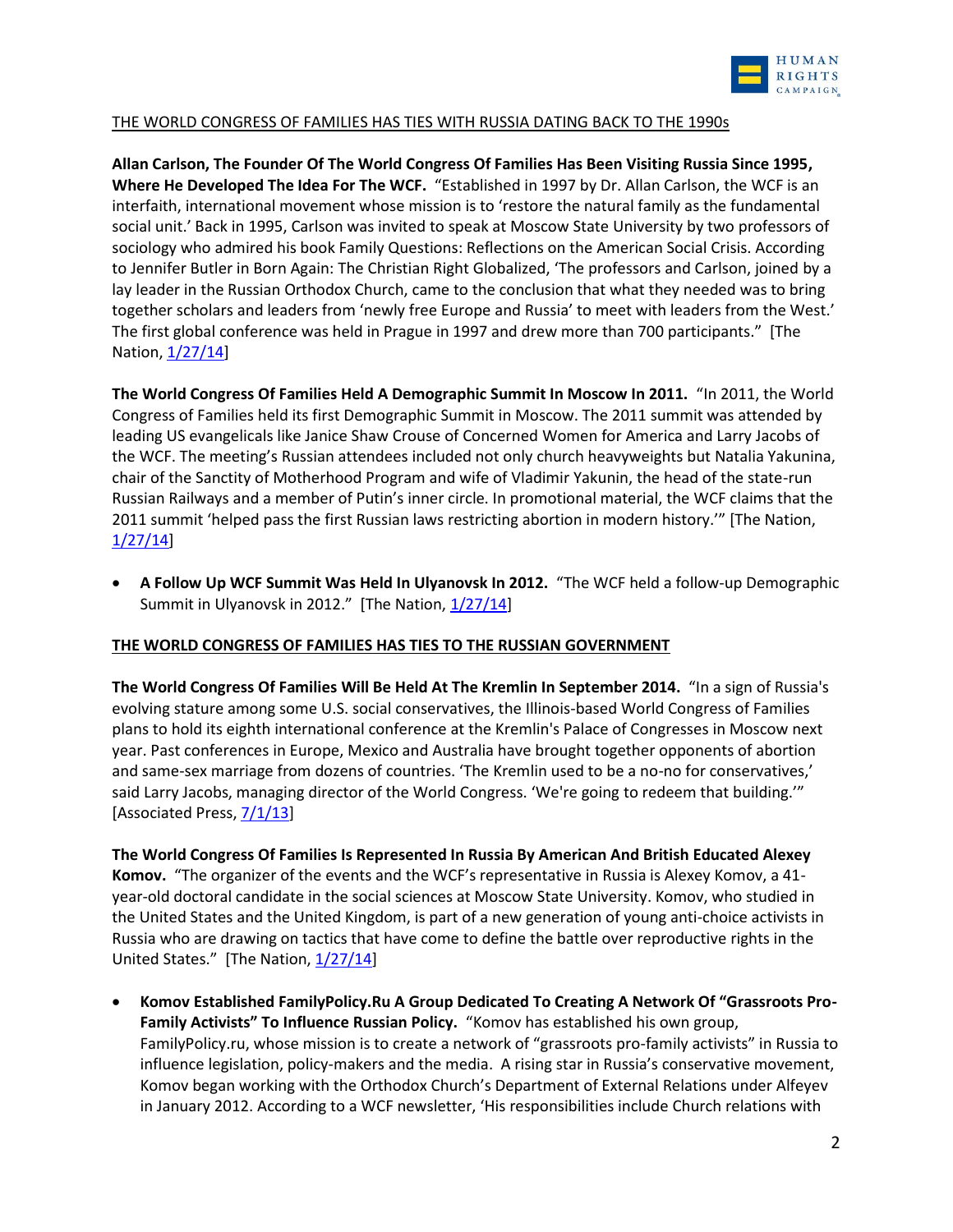

institutions in foreign countries,' from political parties and think tanks to foundations and NGOs." [The Nation,  $1/27/14$ ]

# **HIGH RANKING MEMBERS OF THE RUSSIAN ORTHODOX CHURCH HAVE VISITED THE US TO MEET WITH AMERICAN SOCIAL CONSERVATIVES**

**The Head Of The Russian Othodox Church's Department Of External Church Relations Visited The US In 2011 And Met With "Pro-Family" Leaders, Including George W. Bush.** "The Russian Orthodox Church's chief emissary to the US evangelical community is Hilarion Alfeyev, a high-ranking bishop and chairman of the powerful Department of External Church Relations (the position previously held by Patriarch Kirill). In February 2011, the 47-year-old Alfeyev traveled to Washington, where he met with prominent evangelical and 'pro-family' leaders; and then to Dallas, where he addressed thousands of members of the Highland Park Presbyterian Church and emphasized the importance of 'creat[ing] new alliances,' especially around issues of marriage, abortion and the family. Alfeyev also visited the Dallas Theological Seminary and had an hour-long meeting with George W. Bush." [The Nation,  $1/27/14$ ]

- **Alfeyev's First Trip Was Arranged By Jerry Fullinwider, An Oil Executive And Major Donor To Koch Brothers Projects.** "The trip to Dallas grew out of an increasingly close friendship between church leaders and a small circle of American and European Christian businessmen in Moscow. Alfeyev's visit was organized by Jerry Fullinwider, an oil executive and elder of the Highland Park church who, until recently, had business interests in Russia. Fullinwider, a member of the Koch brothers' circle of major donors—those who have given more than \$1 million to Koch-related causes—met Alfeyev through his friend Bob Foresman, head of Barclay's Capital in Russia. This select group of businessmen has unusual access to Alfeyev." [The Nation, [1/27/14\]](http://www.thenation.com/article/177823/how-us-evangelicals-fueled-rise-russias-pro-family-right)
- **Alfeyev Returned To The US In 2012 To Deliver A Lecture At Villanova.** "Alfeyev's first trip to the United States paved the way for others, and in October 2012 he delivered a lecture at Villanova University, where he received an honorary degree and paid a visit to the Milwaukee-based Lynde and Harry Bradley Foundation." [The Nation, [1/27/14\]](http://www.thenation.com/article/177823/how-us-evangelicals-fueled-rise-russias-pro-family-right)

## **AN AMERICAN FOUNDATION PROVIDES SIGNIFICANT FINANCIAL SUPPORT FOR A LEADING RUSSIAN "PRO-FAMILY" CHARITY**

**The Milwaukee-Based Lynde And Harry Bradley Foundation Has Spent Hundreds Of Thousands Of Dollars Supporting A Socially Conservative Charity In Moscow.** "One of the largest donor organizations of its kind in the United States, the Bradley Foundation, with more than \$600 million in assets, is known for its contributions to US conservative groups like the Heritage Foundation and the Heartland Institute. But its charity isn't limited to home: over the last four years, the foundation has given \$750,000 to the St. Gregory the Theologian Charity Foundation in Moscow, a new educational and cultural initiative founded in 2009 by Alfeyev, Russian billionaire and pharmaceutical magnate Vadim Yakunin, and Leonid Sevastianov, a 35-year-old international business consultant and head of Stratinvest.ru, a consulting and public relations firm. In 2009, through Alfeyev's charity, the Bradley Foundation donated \$150,000 to support the 'Day of the Family,' a recently created Russian holiday honoring faith and fidelity." [The Nation[, 1/27/14\]](http://www.thenation.com/article/177823/how-us-evangelicals-fueled-rise-russias-pro-family-right)

 **Founder Of St. Gregory The Theologian Charity Foundation: "We Want To Promote The Idea Of The Unity Between The West And Russia On The Basis Of Common Christian Roots."** "'We want to promote the idea of the unity between the West and Russia on the basis of common Christian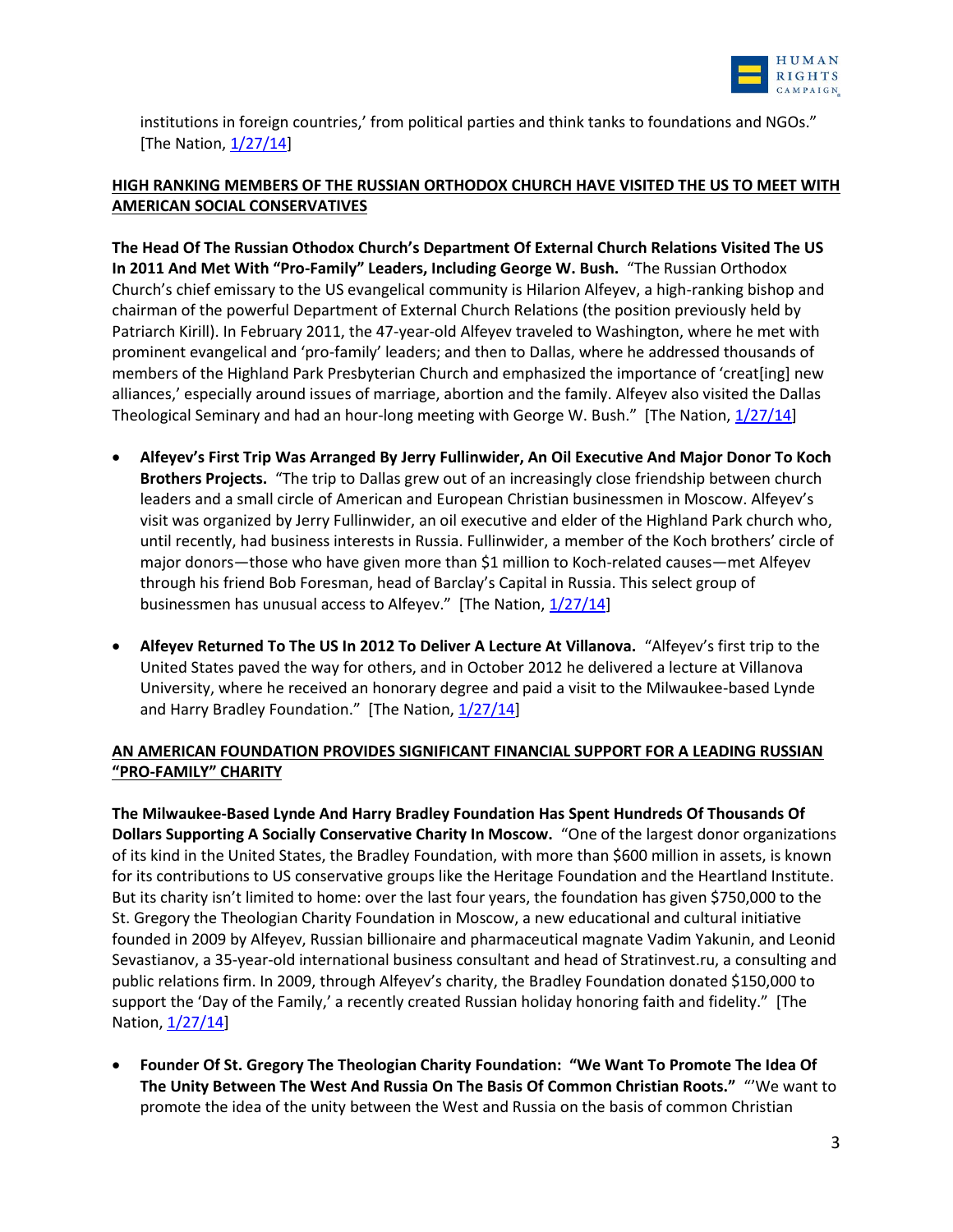

roots,' Sevastianov told Inside the Vatican magazine in 2009. 'We believe in this alliance among traditional Christian countries…and we believe that, with a united voice, we can be a strong force against the radical secular world which has become dominant in our societies.'" [The Nation, [1/27/14\]](http://www.thenation.com/article/177823/how-us-evangelicals-fueled-rise-russias-pro-family-right)

### **SPEAKER BOEHNER WELCOMED PRO-RUSSIAN HATE PEDDLERS TO THE US CAPITOL**

**Speaker Boehner's Office Booked Space For The World Congress Of Families To Host A Panel On Lessons The US Can Learn From Russia's Anti-Gay Policies.** "The office of House Speaker John Boehner secured meeting space for the World Congress of Families after their original sponsor, Illinois Sen. Mark Kirk, canceled their space in a Senate office building following an outcry from LGBT activists, the group's leader said. […] Boehner spokesman Michael Steel said that providing space for the event did not suggest the speaker is necessarily in support of their views in a statement to BuzzFeed. 'One of the duties of the Speaker's office is scheduling rooms throughout the Capitol complex, and we routinely provide a forum for discussion of public policy issues from across the political spectrum, including for liberal causes,' Steel said. 'This administrative task obviously does not imply endorsement of any particular point of view." [Buzzfeed, [11/15/13\]](http://www.buzzfeed.com/lesterfeder/speaker-john-boehner-hosts-supporters-of-russias-anti-gay-la)

 **Republican Senator Mark Kirk Had Previously Withdrawn His Support For The WCF Panel.** "Late Thursday, Illinois Senator Mark Kirk's office abruptly canceled access to a Senate meeting room for a Friday event scheduled by a social conservative organization that is supportive of Russia's "homosexual propaganda" ban, event organizers told BuzzFeed. […] A spokesman for Kirk, Lance Trover, told BuzzFeed on Thursday night, 'Sen. Kirk doesn't affiliate with groups that discriminate.'" [Buzzfeed, [11/14/13\]](http://www.buzzfeed.com/lesterfeder/senator-kirk-pulls-senate-meeting-room-for-group-supportive)

**The 2014 World Congress Of Families Will Include A Parliamentary Forum Organized By Yelena Mizulina, The Author Of Russia's Anti-Gay Laws.** "New legislation will be high on the agenda at the WCF's 2014 congress in Moscow in September. The event, titled 'Every Child a Gift: Large Families—the Future of Humanity,' will include a special parliamentary forum organized by Mizulina, who is known as "the Inquisitor" and drafted both the anti-abortion and anti-gay bills. "Pro-family" MPs from Europe and around the world are expected to attend." [The Nation,  $1/27/14$ ]

## **FRINGE AMERICAN PASTORS PROTESTED IN FAVOR OF RUSSIA'S ANTI-GAY LAWS AT THE OLYMPICS IN SOCHI**

**Americans Protested In Support Of Russia's Anti-Gay Laws At The Sochi Olympics.** "Step out of the main train station in downtown Sochi and most of the people you'll see are volunteers handing out maps. Cross the street and you might also come across three middle-aged Americans handing out religious literature and speaking out against homosexuality. On Friday evening, while huge crowds made their way to the Olympic opening ceremony viewing party, the men warned that 'Judgment is coming' and shook hands with anyone who would stop to listen. A few locals did. But more significantly, at a time when discussion of the Olympics is dominated by issues of discrimination, none of the large police presence near the station appeared to approach them. Meanwhile, Friday night brought reports that at least four gay rights activists were arrested in St. Petersburg. One of the three men in Sochi—Larry Craft from Rochester, N.Y.—said that earlier in the day, they had spent a few hours at the police station after their banner got them in trouble. It read, 'God bless Putin for his stance on homosexuals.' He said that they were allowed to return to the sidewalk if they promised to put the banner away." [Wall Street Journal[, 2/8/14\]](http://blogs.wsj.com/dailyfix/2014/02/08/anti-gay-americans-preach-in-downtown-sochi/tab/print/)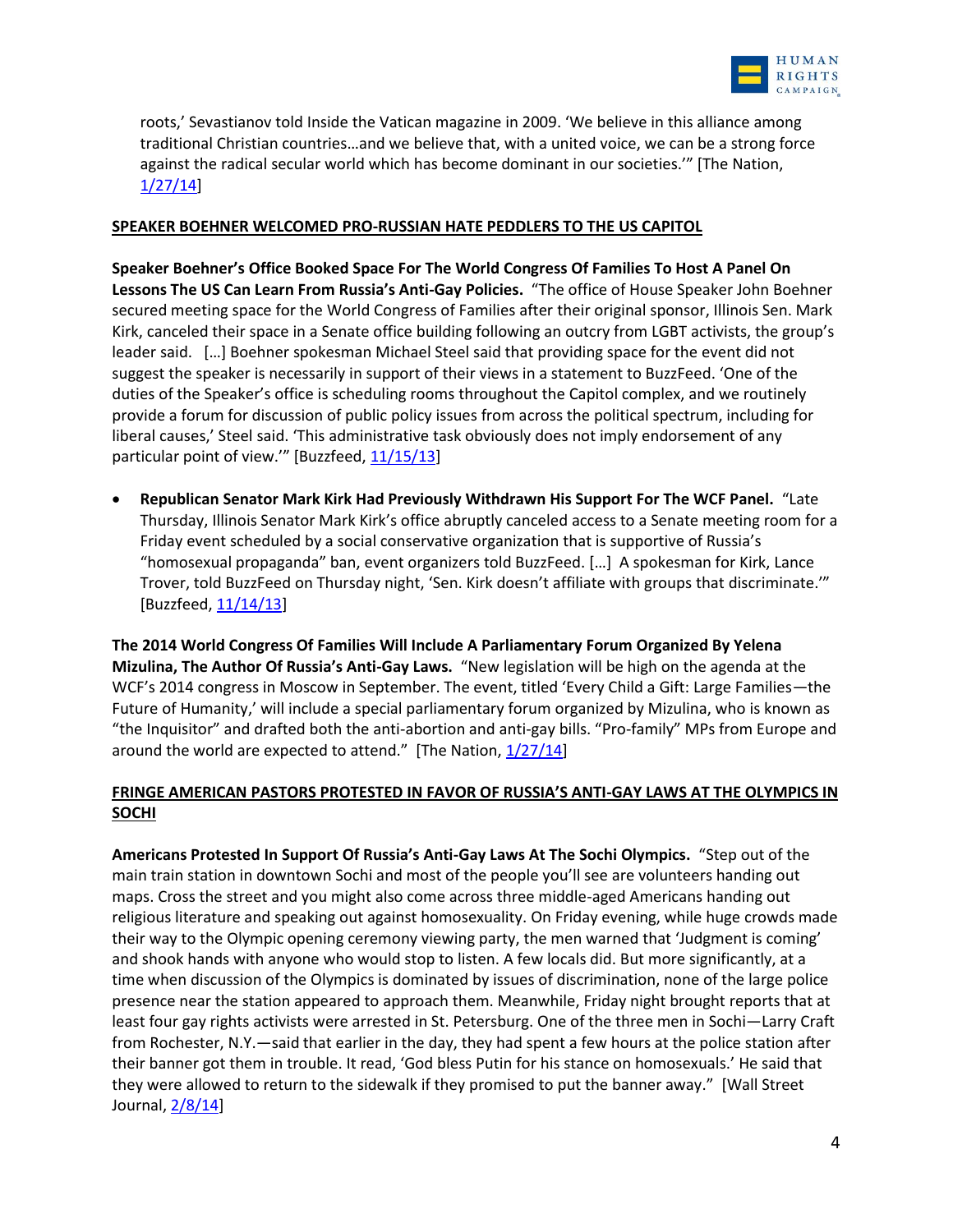

### **MATT BARBER**

**Matt Barber Said Russia's Anti-Gay Propaganda Law Managed To "Out Christian Our Once-Christian Nation."** "Russia, India, Croatia, Peru, Jamaica and even Australia, for instance, along with other nations, are now moving to inoculate themselves from the fast-metastasizing cancer of sexual relativism. […] The world has looked to America's moral leadership and found it wanting. The climate under Obama has gotten so bad, in fact, that Russian leader Vladimir Putin feels emboldened to claim for Russia the mantle of world moral leader – a proud distinction hitherto held by the good ol' USA. The Daily Mail reports that, in his state of the nation address, 'Putin sought to cast Russia as the moral arbiter of the world on Thursday, as he hit out at America's 'non-traditional values' and its influence across the world." Russia has barred 'LGBT' and other sexual anarchist propaganda. […] How sad that the leader of an atheist government, in a country where tens of millions have died under Marxism – another of Obama's pet causes – could out-Christian our once-Christian nation." [Matt Barber Column, World Net Daily, [12/13/13\]](http://www.wnd.com/2013/12/americas-chief-export-immorality/)

#### **BRIAN BROWN**

**June 2013: Brian Brown Traveled To Russia With Five French Activists To Discuss Gay Adoption.** At the invitation of the State Duma, a delegation of five French went to Moscow: Aymeric Chauprade, writer, specialist in geopolitics, Fabrice Sorlin specialist Franco-Russian issues, François Legrier representative of the Catholic Movement of Families Odile Téqui representative families and children gassed by police during protests against the homosexual "marriage" and Hugues Revel, representing the collective "Catholic Campaign." We were accompanied to the Duma by Mr. Brian Brown, president of the powerful National Organization for Marriage (NOM), which has made a remarkable speech in the Duma, where he called for an international life and marriage. [Catholiques en Campagne (translated), [6/23/13\]](http://www.catholiques-en-campagne.fr/index.php?option=com_content&view=article&id=417:ce-que-jai-vu-et-entendu-a-moscou&catid=16&Itemid=44)

- **Brown Addressed The Duma Opposing Gay Adoption And Defending The "Normal Civil Rights" Of Children.** "Brown: I think that this visit , an invitation to visit Russia , will contribute to the development of this movement all over the world. We will unite, we will protect our children, their normal civil rights. Every child should have the right to have normal parents: the father and the mother." [Brian Brown Speech to the Russian Duma (translated),  $6/13/13$ ]
- **While In Russia, Brown Attended A Roundtable On "Traditional Values: The Future Of The European Peoples," Hosted By The St. Basil The Great Foundation.** [St. Basil the Great Foundation (translated),  $6/13/13$ ]
- **Brown To Russia: "If You Don't Defend Your Values Now, I'm Afraid We're Going To See Very Negative Developments All Over The World."** "Brown: Right now you're having the fight about adoption, but the adoption issue is indivisible from the marriage issue. If you don't defend your values now, I'm afraid we're going to see very negative developments all over the world." ["Vesti," Russia 1[, 6/2013\]](http://www.rightwingwatch.org/content/globalizing-homophobia-part-2-today-whole-world-looking-russia)
- **Putin Signed The Anti Gay Adoption Bill Days After Brown's Trip To Russia.** "President Vladimir Putin has signed a bill that sharply limits the adoption of Russian children by people from countries that allow same-sex marriage. The new law prohibits adoption by same-sex foreign couples whose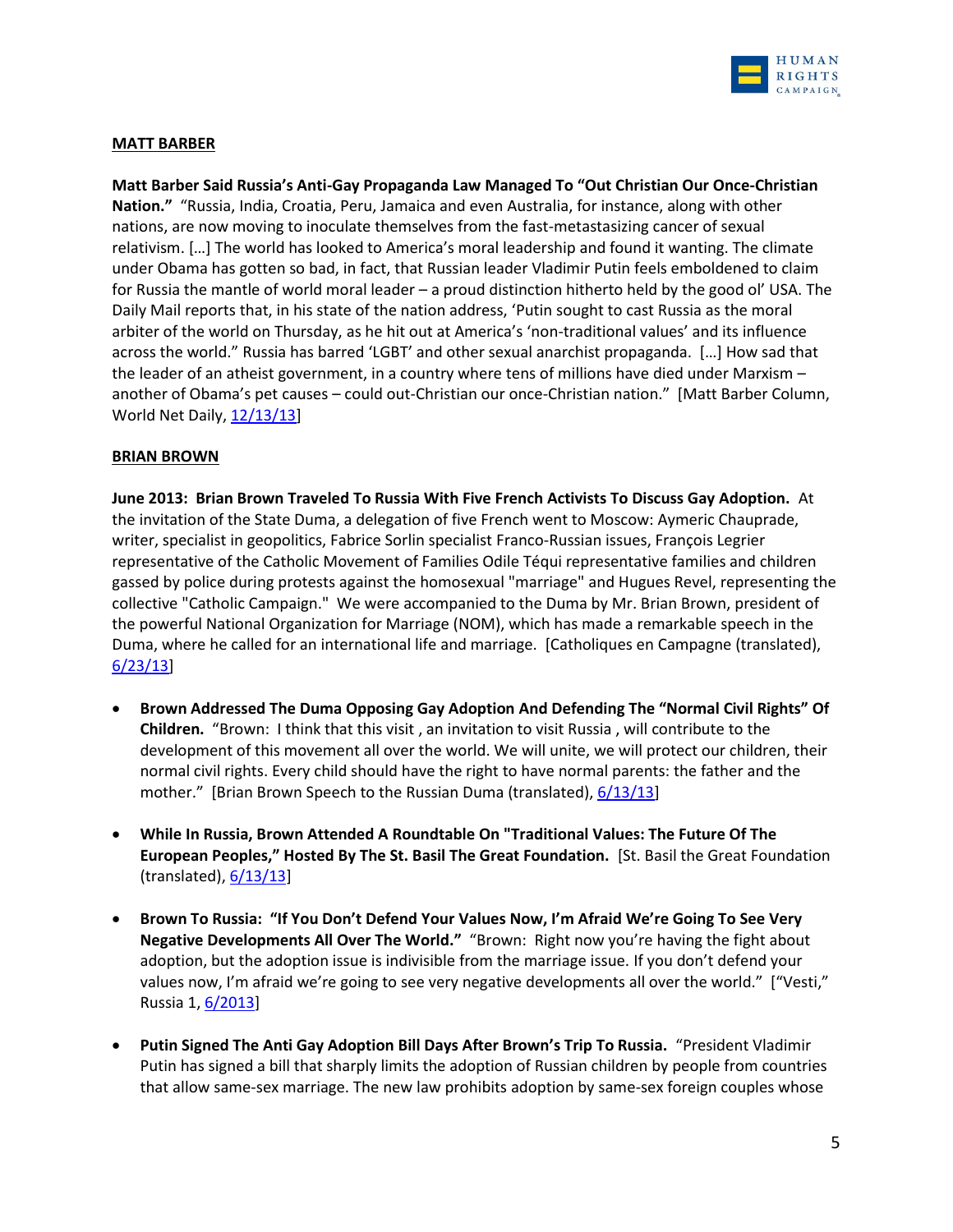

homeland recognizes their union as marriage, as well as by single people or unmarried couples from those countries." [Associated Press, [7/4/13\]](http://www.usatoday.com/story/news/world/2013/07/03/russia-putin-gay-adoption/2486913/)

 **600,000 Russian Children Are Without Parental Custody.** "The adoption bill further shrinks the possibilities for 600,000 Russian children without parental custody. Last year, Russia banned all adoptions by Americans." [Associated Press[, 7/4/13\]](http://www.usatoday.com/story/news/world/2013/07/03/russia-putin-gay-adoption/2486913/)

**October 2013 National Organization For Marriage President Brian Brown Returned To Russia.** "Chris Clark: He's the President of the National Organization for Marriage. He is part of the steering committee for Privacy for All Students. Brian joins us… Brian, I think you're coming to us… Are you in an airport? I think you just got back from Russia. Is that right? Brian Brown: I did. I just got back from Russia last night and I'm heading out to New Orleans today. [Privacy For All Students, Referendum AB1266, 10/18/13; [VIDEO\]](http://vimeo.com/77230963)

- **Brown Confirmed That He Traveled To Russia To Plan For The 2014 World Congress Of Families In Moscow.** In a statement Brown said, "Yes, I went to Russia. I serve on the steering committee for the World Congress of Families which will be held in Moscow in 2014. We are proud to work with our allies in Russia and around the world to protect marriage as the union of one man and one woman." ["Rachel Maddow Show," MSNBC, 10/22/13; VIDEO]
- **Brown Was In Russia With Other Anti-Gay Activists To Plan The 2014 World Congress Of Families.**  "Members of the International Planning Committee for WCF VIII that attended the Moscow meeting included: Ignacio Arsuaga (HazteOir, Spain), Brian Brown (National Organization for Marriage, U.S.), Benjamin Bull (Alliance Defending Freedom, U.S.), Allan Carlson, Lawrence Jacobs and Don Feder (The Howard Center for Family, Religion and Society and World Congress of Families, U.S.), Silvio Dalla Valle (Association for the Defense of Christian Values, Italy), Shelly Locke (Power of Mothers, U.S.), Bob McKoskrie (Family First, New Zealand), Tom Minnery (Focus on The Family, U.S.) Justin Murff (Christian Broadcasting Network, U.S.), Austin Ruse (Catholic Family & Human Rights Institute, U.S.), Steven Smoot (Family First Foundation, U.S.), Christopher Carmouche (GrassTopsUSA), Christine Vollmer (Latin American Alliance for the Family, Venezuela), Peter Westmore (Australian Family Association), Srdjan Nogo (Dveri, Serbia), Vincente Segu (Incluyendo Mexico), Fabrice Sorlin (France) and Jack Hanick (formerly with FOX News, U.S.)." [World Congress of Families Press Release[, 10/23/13\]](http://us2.campaign-archive2.com/?u=71b5ff0a93830214b96a42bf6&id=506aaa3795&e=594c6f534a)

**Fred Karger Asked The Department of Justice To Investigate Brian Brown's June Trip To Russia.** "Fred Karger, an activist and longtime US political operative, alleges that Brian Brown, head of the National Organization for Marriage (NOM), may have illegally lobbied a foreign government by meeting with Russian lawmakers in June prior to the Kremlin's enactment of the ban. 'I hope that both of you gentleman will use the authority of your offices to immediately investigate this possible very serious violation,' Karger wrote to US Attorney General Eric Holder and US Secretary of State John Kerry in a letter dated Wednesday. Karger, a former US presidential hopeful, argues in the letter that by lobbying Russian legislators on the issue, Brown may have violated the US Logan Act, a law forbidding US citizens from conducting private diplomacy with foreign officials against the interests of the United States. 'If Mr. Brown did travel to Moscow with French religious leaders with the express intention of furthering discrimination against LGBT [Lesbian, Gay, Bisexual and Transgender] Russians and all LGBT travelers to Russia, this could be in direct conflict with current United States laws,' Karger wrote." [RIA Novosti, [10/9/13\]](http://en.ria.ru/russia/20131009/184038362/US-Gay-Marriage-Foe-Brian-Brown-Targeted-Over-Russia-Trip.html)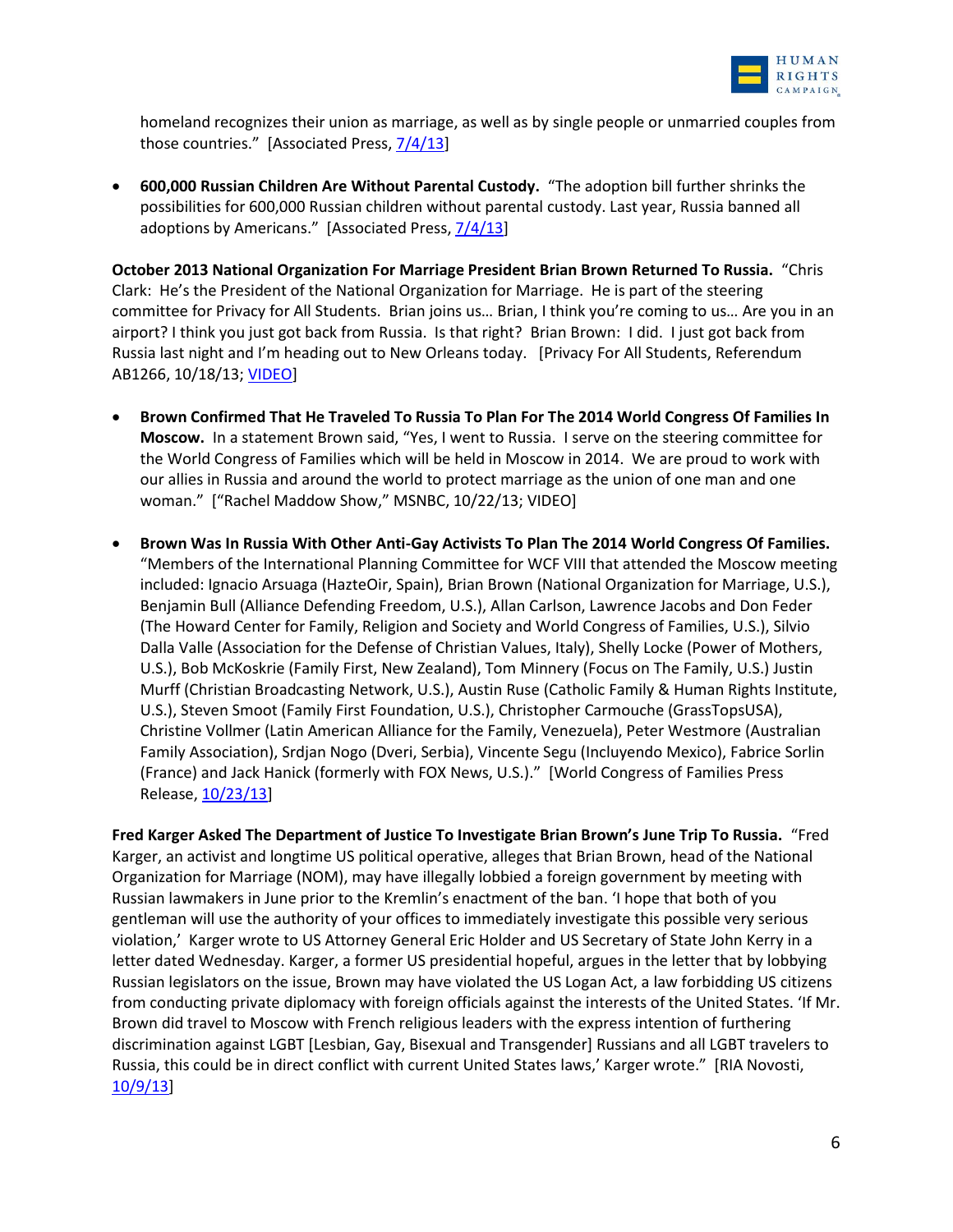

 **Brown Called Karger's Allegations "Absurd."** "Brown told RIA Novosti in a telephone interview Wednesday that he spoke extemporaneously at the meeting, and he called Karger's suggestion that the speech may have violated US law 'absurd.' 'It is laughable how little he understands that in America we're free to stand up and speak for things like traditional marriage around the world,' Brown said. Brown said he was invited to speak to the lawmakers by Russian activists working with the World Congress of Families, an Illinois-based conservative group set to hold a global convention in Moscow next year. He said Karger's appeal to top US officials would not deter his work abroad." [RIA Novosti, [10/9/13\]](http://en.ria.ru/russia/20131009/184038362/US-Gay-Marriage-Foe-Brian-Brown-Targeted-Over-Russia-Trip.html)

**Brown: "We're Going To Work With Allies Around The World."** "'We've been very open that we're going to work with allies around the world that believe marriage is a union between a man and a woman,' Brown said." [RIA Novosti, [10/9/13\]](http://en.ria.ru/russia/20131009/184038362/US-Gay-Marriage-Foe-Brian-Brown-Targeted-Over-Russia-Trip.html)

### **PAT BUCHANAN**

**Pat Buchanan Praised Putin For "Trying To Re-Establish The Orthodox Church As The Moral Compass Of The Nation."** "Our moral and cultural elites have put Putin on notice: Get in step with us on homosexual rights -- or we may just boycott your Sochi games. What this reveals is the distance America has traveled, morally and culturally, in a few short years, and our amnesia about who we Americans once were, and what it is we once believed. [...] Putin is trying to re-establish the Orthodox Church as the moral compass of the nation it had been for 1,000 years before Russia fell captive to the atheistic and pagan ideology of Marxism." [Pat Buchanan Column, TownHall.com, [8/13/13\]](http://townhall.com/columnists/patbuchanan/2013/08/13/post-v-putin--whose-side-are-you-on-n1662568/page/full)

## **BRIAN CAMENKER**

**Camenker Said He Hoped Russian Authorities Would Stop LGBT Rights Organizers From Demonstrating At The Olympics.** ""What I really think will happen is the Russians will do a good enough job of figuring out who is going to do what to stop it beforehand because they don't want to be embarrassed. I'll bet you they're smart enough to effectively stop it, they were the ones that figured out the Boston Marathon terrorists were terrorists long before the FBI did." [Mission America, 10/19/13; [AUDIO\]](https://soundcloud.com/rightwingwatch/camenker-russia-will-stop-gay)

**Camenker Blamed Homophobic Violence In Russia On Gay People.** "Camenker: If you're going to do something that most of the population considers bad or immoral or disgusting in public, you're going to get a certain reaction. I think that they push that as far as they can and sometimes you just can't do it." [Mission America, 10/19/13; [AUDIO\]](https://soundcloud.com/rightwingwatch/camenker-victims-of-gay)

 **Camenker: "The Natural Way People React To Homosexuality — Outside Of All The Diversity Training — Is A Certain Amount Of Revulsion."** "Harvey: They're maintaining that people that are homosexual, who in anyway display that they are homosexual in Russia are beat up by gangs, do you have any documentation that that is actually happening or that it is actually happening and is not being punished as it ought to be or is just hype by them? Camenker: Well, it's hard to say. I would say that a lot of it is probably true. The natural way people react to homosexuality — outside of all the diversity training — is a certain amount of revulsion. So if two men start kissing in the public street, you can expect a certain reaction from people." [Mission America, 10/19/13; [AUDIO\]](https://soundcloud.com/rightwingwatch/camenker-victims-of-gay)

### **PAUL CAMERON**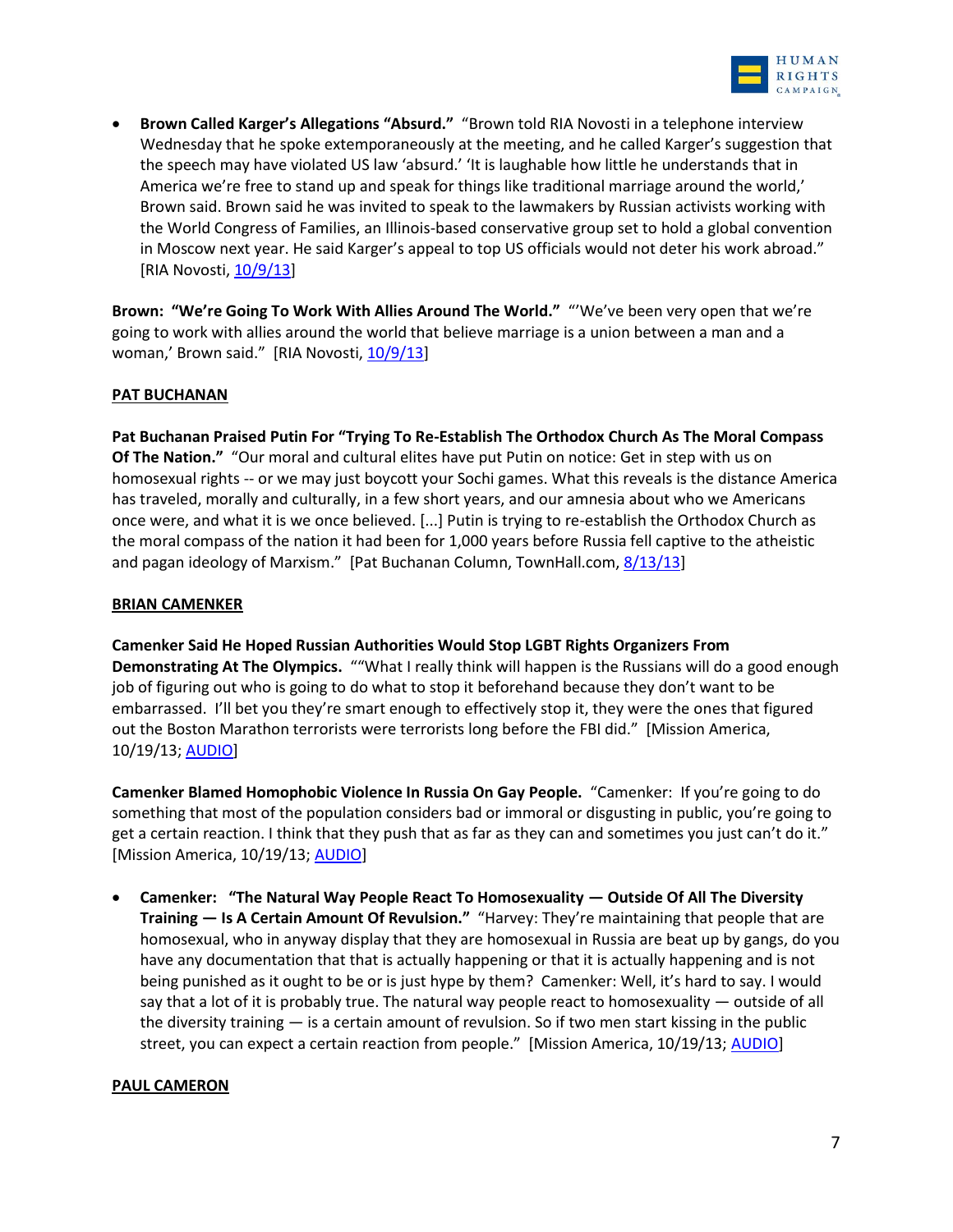

**October 2013: Discredited Psychologist Paul Cameron Addressed The Russian Duma On "Family Values."** "Russia's parliament invited an American anti-gay psychologist whose work has been widely discredited to give expert testimony where he suggested that a third of LGBTs support pedophilia, according to a participant in the meeting. Family Research Institute founder Paul Cameron, who has been censured by the American Psychological Association and the American Sociological Association for distorting statistics in efforts to block LGBT rights, spoke at a Duma roundtable on 'family values,' according to tweets from lawmaker Alexander Sidyakin." [Buzzfeed, [10/28/13\]](http://www.buzzfeed.com/maxseddon/discredited-us-anti-gay-activist-addreses-russian-parliament)

- **The Southern Poverty Law Center Describes Cameron's Work As "Hate Literature Masquerading As Legitimate Science."** "Paul Cameron is an infamous anti-gay propagandist whose one-man statistical chop shop, the Family Research Institute, churns out hate literature masquerading as legitimate science." [SPLCenter.org, [accessed 10/28/13\]](http://www.splcenter.org/get-informed/intelligence-files/profiles/paul-cameron)
- **Cameron Was Expelled From The American Psychological Association And Censured By The American Sociological Association.** "Cameron holds a PhD in psychology from the University of Colorado, but he lost scientific credibility in the early 1980s, when he was expelled from the American Psychological Association. He then began presenting himself as a sociologist, which led to the censure of the American Sociological Association in 1985. At issue is not just that he disagrees with mainstream scientific positions on whether homosexuality is immutable or a mental illness, but the way he allegedly manipulates statistics to bolster anti-gay arguments In its resolution censuring Cameron in 1985, the American Sociological Association stated that Cameron 'has consistently misinterpreted and misrepresented sociological research on sexuality, homosexuality, and lesbianism,' using 'distorted interpretation of this research" to campaign "for the abrogation of the civil rights of lesbians and gay men." [Buzzfeed,  $10/28/13$ ]
- **Cameron's Sponsor, Alexander Sidyakin, Is A Close Ally Of Vladimir Putin.** "Sidyakin is a close ally of Russian President Vladimir Putin, and is the author of a law that imposes stiff penalties on NGOs who receive money from abroad and do not register as 'foreign agents.'" [Buzzfeed, [10/28/13\]](http://www.buzzfeed.com/maxseddon/discredited-us-anti-gay-activist-addreses-russian-parliament)
- **Cameron's Roundtable Was To Increase Support For A Law Targeting Gay And Lesbian Parents.**  "Based on his tweets, the roundtable seemed to be intensifying the drumbeat in favor of laws targeting gay and lesbian parents. A pending proposal to away their children was recently withdrawn by its sponsor, Deputy Alexei Zhuravlyov, but he has promised to re-introduce it after some tweaks are made to its wording. Russia has already banned citizens of countries that have approved same-sex marriage from adopting Russian children. Sidyakin tweeted that Cameron's statistics should silence critics of the law criminalizing 'promoting non-traditional sexual relations to minors'" [Buzzfeed, [10/28/13\]](http://www.buzzfeed.com/maxseddon/discredited-us-anti-gay-activist-addreses-russian-parliament)

**Cameron Told The Russian Duma That One In Three Gay People Support Having Sex With Children.**  "Cameron's appearance before Russian lawmakers became known after MP Alexander Sidyakin began tweeting Cameron's comments. According to Sidyakin, Cameron, 'cited statistics of a survey of homosexualists [sic] 27% engage in sex with children from 15 to 18, 15% with children under 15; 32% think such sex is OK.' 'Such interesting statistics,' Sidyakin wrote in follow up tweets. 'The question is, should we give children away to be adopted by single-sex families? For me the answer's obvious. Comrade Cameron is even harsher. He says we should ban those who openly promote their homosexual orientation from teaching children in schools.' Sidyakin described Cameron as, 'a hawk.'" [Gay Star News, [10/29/13\]](http://www.gaystarnews.com/article/american-hate-group-leader-tells-russian-duma-1-3-lgbts-support-sex-children291013)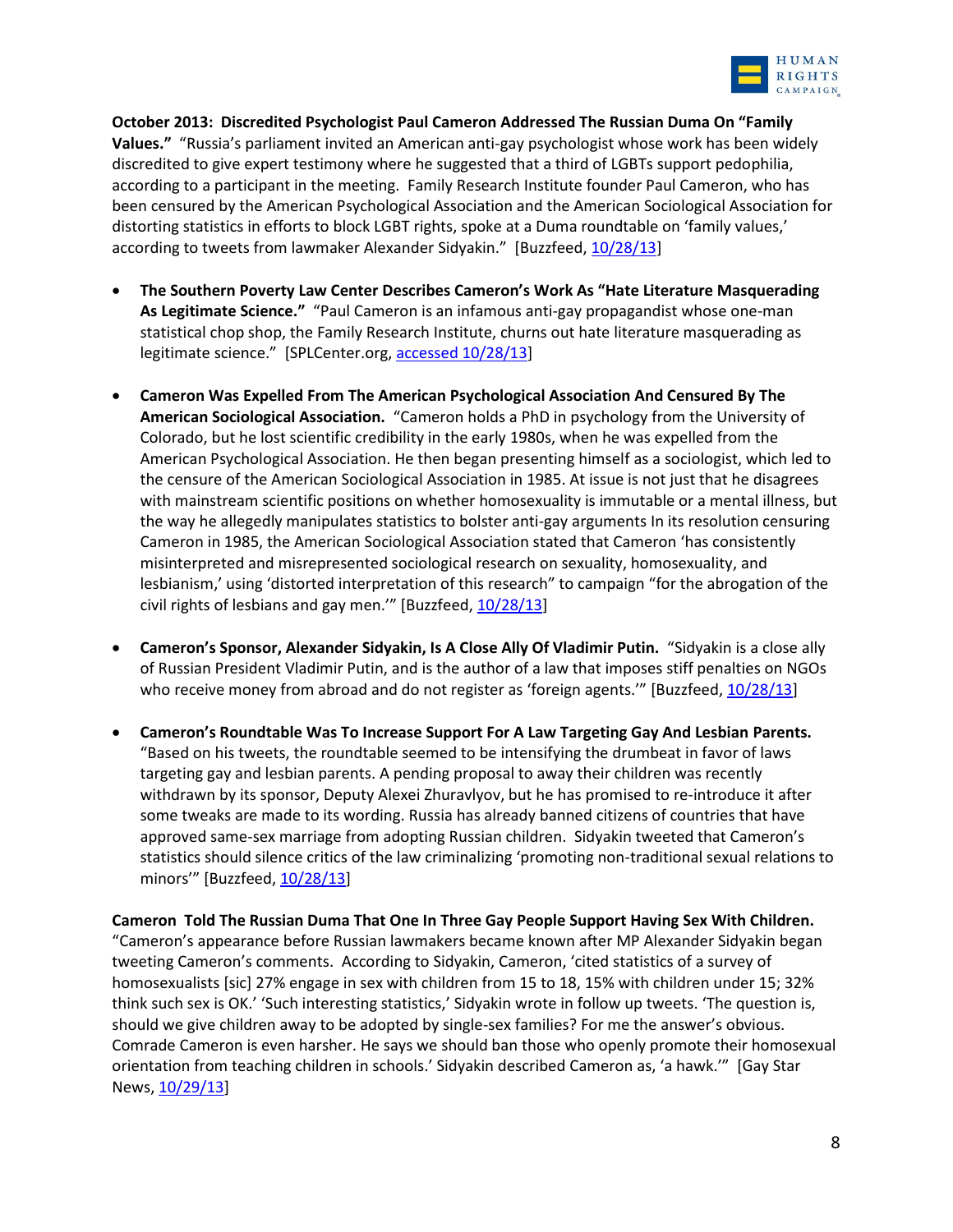

## **ALLAN CARLSON**

**Carlson Traveled to Russia In October 2013 To Plan For The 2014 World Congress Of Families.** "Profamily leaders from ten countries met in Moscow (October 15-16) to plan World Congress of Families VIII, a celebration of the natural family, which will take place in Moscow, September 10-12, 2014. Members of the International Planning Committee for WCF VIII that attended the Moscow meeting included: […] Allan Carlson, Lawrence Jacobs and Don Feder (The Howard Center for Family, Religion and Society and World Congress of Families, U.S.." [World Congress of Families Press Release, [10/23/13\]](http://us2.campaign-archive2.com/?u=71b5ff0a93830214b96a42bf6&id=506aaa3795&e=594c6f534a)

**Allan Carson Said Russia Was "Trying To Put Decent Moral Society Back Together" After The "Libertine Approach To Sexuality" Infiltrated After The Fall Of Communism.** "Carlson said he cuts Russia a lot of slack because the country is 'trying to put decent moral society back together" after both Communism and some of the 'bad things' – like a 'libertine approach to sexuality' – that poured into Russia from the west after the fall of Communism." [Right Wing Watch, [11/15/13\]](http://www.rightwingwatch.org/content/religious-right-leaders-defend-russia-s-anti-gay-law)

### **BEN CARSON**

**Ben Carson Said Putin Was Right When He Called America "Godless."** "We used to characterize the Soviet Union as a godless, evil empire. Like many societies based on communism or socialism, the Soviets saw fit to minimize the importance of God and, in many cases, wreaked unimaginable persecution on religious people. […] Interestingly, last year Russian President Vladimir Putin criticized Euro-Atlantic countries, including the United States, of becoming godless and moving away from Christian values. Some may bristle at such an accusation, but when you consider that many Americans are hesitant even to mention God or Jesus in public, there may be some validity to his claim. We also casually have tossed out many of the principles espoused in the Bible and have concluded that there's no authority greater than man himself." [Ben Carson Column, TownHall.com, [2/12/14\]](http://townhall.com/columnists/drbencarson/2014/02/12/still-one-nation-under-god-n1793430/page/full)

**Carson: The Russians Are Gaining "Prestige And Influence Throughout The World" Because They Are Becoming More Religious.** "While we Americans are giving a cold shoulder to our religious heritage, the Russians are warming to religion. The Russians seem to be gaining prestige and influence throughout the world as we are losing ours. I wonder whether there is a correlation." [Ben Carson Column, TownHall.com, [2/12/14\]](http://townhall.com/columnists/drbencarson/2014/02/12/still-one-nation-under-god-n1793430/page/full)

### **JANICE SHAW CROUSE**

**December 2012: Janet Shaw Crouse Of Concerned Women For America Attended The Organizing Conference In Nizhny Novgorod For The National Parents Association, A Duma-Supported Organization To "Strengthen The Two-Parent, Mom And-Dad Family."** "In December 2012, with support from the Duma's Committee on Family, Women and Children and the Orthodox Church, Komov announced the creation of the National Parents Association. Janice Shaw Crouse attended the organizing conference in Nizhny Novgorod and hailed the NPA's effort to "strengthen the two-parent, mom-and-dad family." Komov will serve as the group's CEO." [The Nation,  $1/27/14$ ]

**Crouse Said "Strong Leaders From Russia" Were "A Dream" For The World Congress Of Families.** "The Sydney event was a watershed that marked Russia's movement into a leading role in promoting profamily concerns. The World Congress of Families will be hosted at the Kremlin in 2014. The involvement of strong leaders from Russia was a dream that seemed against all odds in the late 1990s when the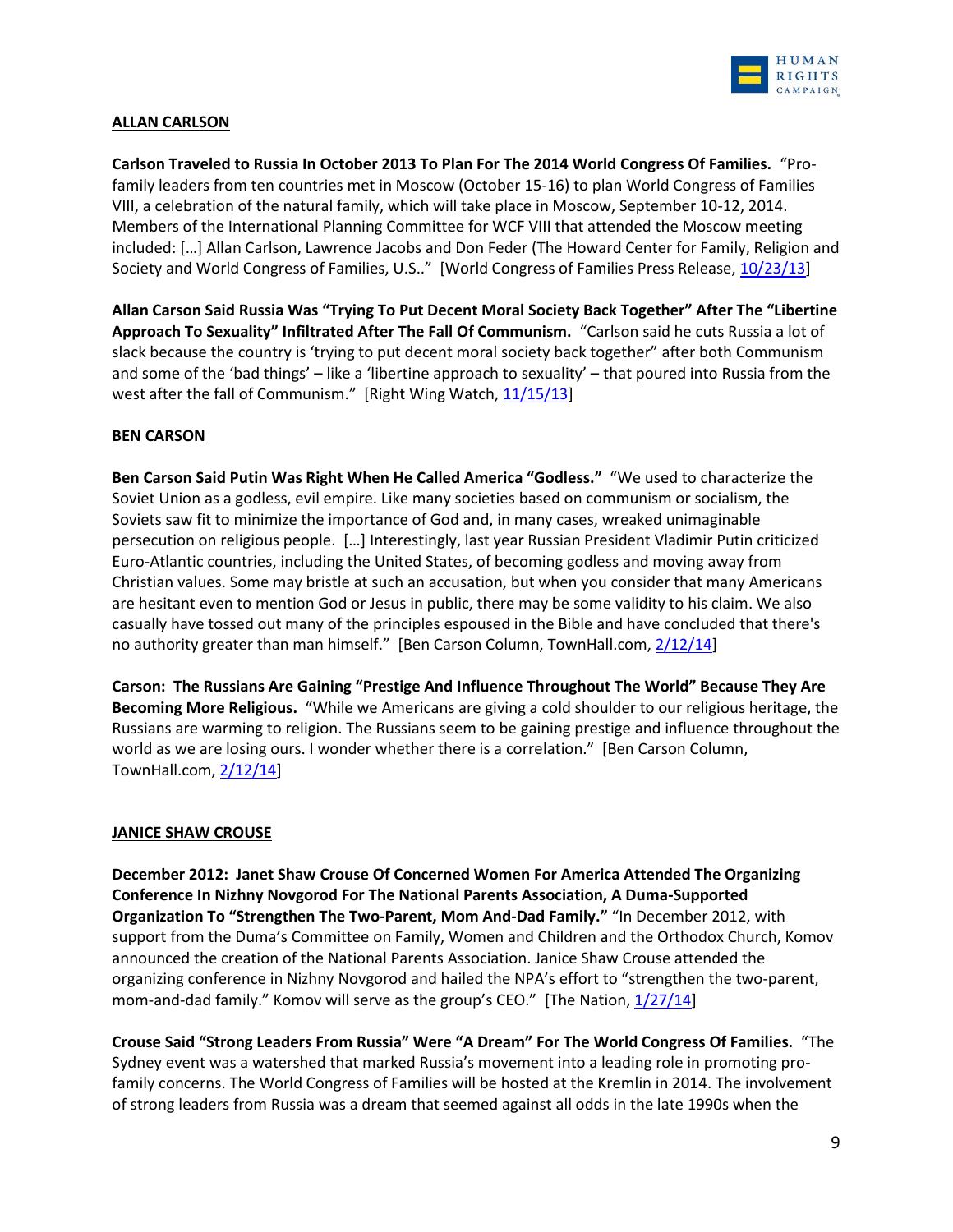

movement was launched. It is a measure of the indispensable nature of the natural family and its universal relevance to all nations." [Janice Shaw Crouse Column, Washington Times,  $5/31/13$ ]

**Crouse Claimed That The LGBT Movement In Russia And Other Countrires Was "Being Driven By Activists From The United States."** "Crouse said the goal was to stave off what she described as the aggressive politicization of LGBT people driven by U.S. activists. 'What we're seeing in this country are activists who are going far beyond peaceful protest — they are turning into thugs who are destroying freedom of speech and destroying religious liberty,' she said. 'That's not the case in other countries. This whole LGBT movement is being driven by activists from the United States, primarily.'" [Buzzfeed, [11/15/13\]](http://www.buzzfeed.com/lesterfeder/developments-in-russia-and-other-nations-should-inspire-us-c)

**Crouse Praised The Jailing Of Pussy Riot, Claiming That The Women Needed To Be "Held Accountable" For Their "Religious Bigotry."** "The media -- both in Russia and in the U.S. -- ignores the religious bigotry directed at Christianity and, instead, jumps to the defense of anyone who shows intolerance towards the church. It is apparent from the closing statements of the three Russian feminists on trial that they are not sorry for their actions and, in fact, view themselves as the victims, not the Christians whom they denigrated. The punk rock group entered the sanctuary with the intent to insult Christians, and when they were held accountable, they claimed that it was someone else's fault.

If you want to rage against that which you perceive to be unjust or unfair, it would go a long way toward credibility to also accept responsibility for your actions." [Janice Shaw Crouse Column, American Thinker, [8/18/12\]](http://www.americanthinker.com/2012/08/jailing_pussy_riot_in_russia.html)

### **BRYAN FISCHER**

**Bryan Fischer Praised Russia's Anti-Gay Crackdown: "This Is Public Policy That We've Been Advocating And Here Is A Nation In The World That Is Actually Putting It Into Practice."** "What Russia has done here with this law is they have expressed the values that we have been advocating for years and years and years. We think this is risky behavior. It's a risky lifestyle. It's unnatural. It's unhealthy. It's dangerous. It's immoral. We should not be propagating this among our teenagers. This is exactly what Russia has established as official public policy. In my mind we ought to be celebrating this. […] This is public policy that we've been advocating and here is a nation in the world that is actually putting it into practice." ["Focal Point," 8/26/13; [VIDEO\]](http://www.youtube.com/watch?v=T5JJxO5ER7A&feature=youtu.be)

**Fischer: "Russia Is Not Being Homophobic, It's Homorealistic."** "VOR also spoke with Bryan Fischer, head of the American Family Association, who has a different view on the situation. 'Russia is not being homophobic, it's homorealistic – the Russian government is trying to take the issue into consideration and establish public policy to contribute to public health, as this lifestyle is not be promoted, endorsed or granted special legal protection', the expert said, warning of high health risks linked to this lifestyle He cites the Center for Disease Control that has monitored the HIV epidemic since 1987 and determined that 61% of HIV-positive males had sexual contacts with other males." [Voice of Russia, [8/9/13\]](http://voiceofrussia.com/2013_08_09/Russia-not-homophobic-it-s-homorealistic-expert-3688/)

**Fischer Called Russia's Anti-Gay Propaganda Law "Good Ideas."** "'I think the Russian government is right to be concerned with propaganda on teenagers who are at the age of struggling through sexual identity issue and we should help to channel these urges in productive behavior. Heterosexuality is God's design. Policies that encourage young people to think this are good ideas.'" [Voice of Russia, [8/9/13\]](http://voiceofrussia.com/2013_08_09/Russia-not-homophobic-it-s-homorealistic-expert-3688/)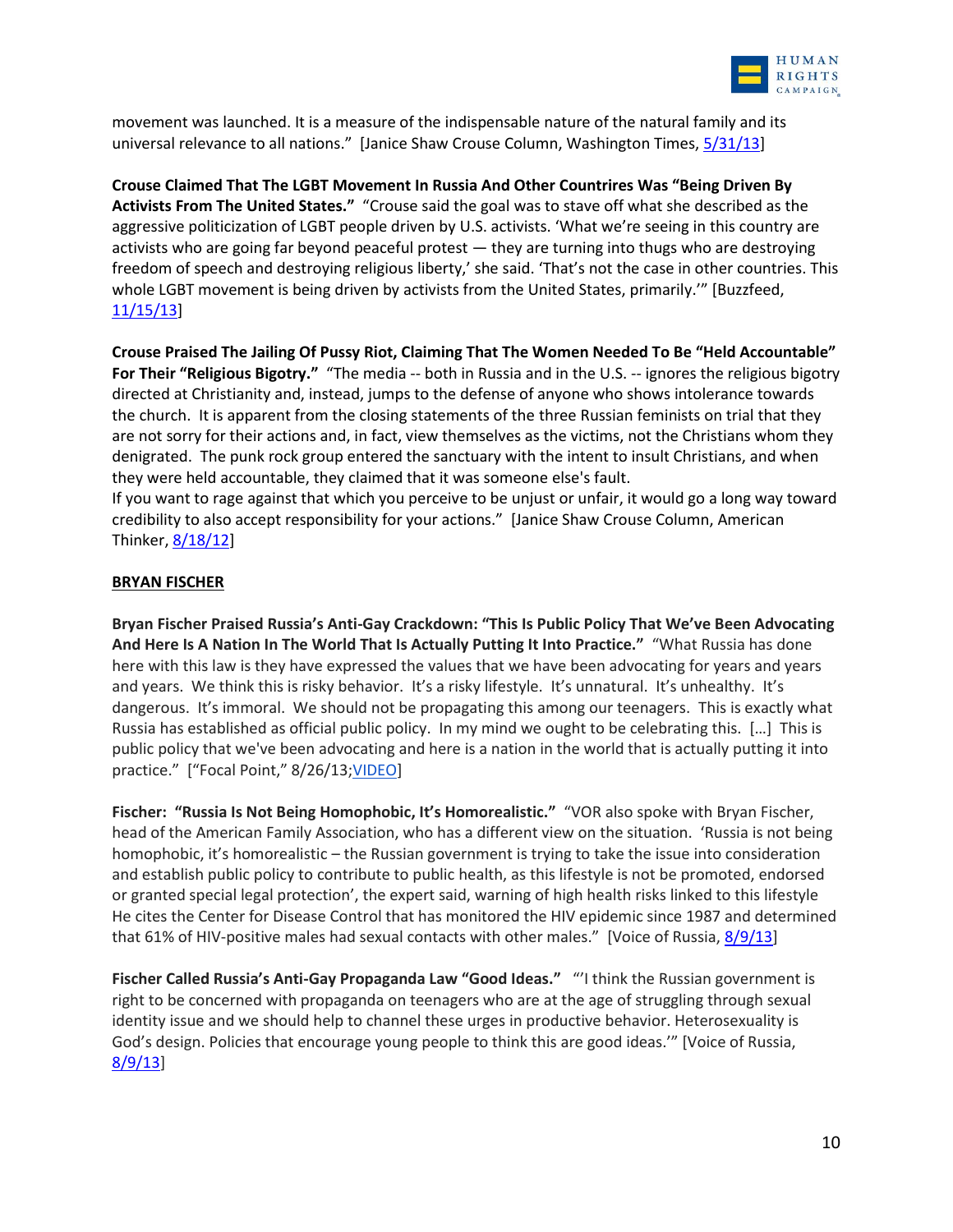

**Fischer: "Homosexual behavior is just as risky as drug abuse."** ""Homosexual behavior is just as risky as drug abuse, Fischer said. […] Though same-sex marriages are becoming common all across the world, it doesn't mean that this idea is popular and everybody supports it, Fischer said. 'Homosexual behavior damages the body and soul. We love homosexuals enough to tell them the truth.'" [Voice of Russia, [8/9/13\]](http://voiceofrussia.com/2013_08_09/Russia-not-homophobic-it-s-homorealistic-expert-3688/)

**Fischer's Goal Is To Make His Anti-Gay Views The Official Stance Of The Republican Party.** "For two hours every weekday, a broadcaster named Bryan Fischer hosts 'Focal Point,' a popular Christian radio talk show. He is one of the country's most vocal opponents of what he calls 'the homosexual-rights movement.' As he puts it, 'A rational culture that cares about its people will, in fact, discriminate against adultery, pedophilia, rape, bestiality, and, yes, homosexual behavior.' His goal is to make this view the official stance of the Republican Party." [New Yorker, [6/8/12\]](http://www.newyorker.com/reporting/2012/06/18/120618fa_fact_mayer)

### **STEFANO GENNARINI**

**Gennarini Downplayed The Consequences Of The Russian Propaganda Law: "\$155 Is Hardly Unmanageable For Homosexuals Who Want To Kiss In Public."** "Stefano Gennarini, a colleague of Austin Ruse's at Catholic Family and Human Rights Institute, suggested in a blog post that criticisms of the bill in the West were 'hyperbole' and defended it as a reasonable effort to protect children. 'Russians have consistently denied homosexual groups parade permits, sparing its children and the public at large the ludicrous and disturbing behavior on show in the squares and streets of Europe and America,' Gennarini wrote He characterized the bill's proposed fines as a tax on public displays of affection by homosexuals, adding that '\$155 is hardly unmanageable for homosexuals who want to kiss in public' he wrote." [Associated Press[, 7/1/13\]](http://www.huffingtonpost.com/2013/07/01/russia-anti-gay-bill_n_3530050.html)

### **LINDA HARVEY**

**Linda Harvey On The Russian Anti-Gay Propaganda Law: "What Reasonable Adult Would Have A Problem With Keeping Kids On A Path Of High Moral Standards."** "Harvey: What responsible adult would have a problem with keeping kids on a path of high moral standards? Well, those who are very deceived themselves, apparently. In our country the sexual anarchists are wailing because Russian children and teens will not be allowed to hear homosexual propaganda. Children won't be told, falsely, that some are born to be homosexual. They won't be encouraged to declare themselves homosexual at age twelve or thirteen and label themselves for the rest of their school years. Russian children won't be taught that they are victims of the mainstream, straight world, that they should develop deep resentments and hostiles and shouldn't trust anything tradition-minded people say or do. The risks of same-sex relationships won't be carefully hidden from them, as they are here, and they just might have healthier, more stable lives as a result." [Mission America Radio, 9/4/13; [AUDIO\]](https://soundcloud.com/rightwingwatch/harvey-pray-for-russian-anti)

 **Harvey: "I Would Never Give A Stamp Of Approval On All That Might Be Going On In Russia, But This Is One Area Where It Seems I Agree With Them."** "Harvey: Now I would never give a stamp of approval on all that might be going on in Russia but this is one area where it seems I agree with them. They have apparently observed the harm being done to kids in the West as a result of homosexual exploitation and are pursuing a much wiser course before global gay activism gets a foothold there. If there is room in our prayers for the people of Russia friends, and I'm sure there is, let's pray that children there continue to be allowed protection in this way and in every other way God would want as well." [Mission America Radio, 9/4/13; [AUDIO\]](https://soundcloud.com/rightwingwatch/harvey-pray-for-russian-anti)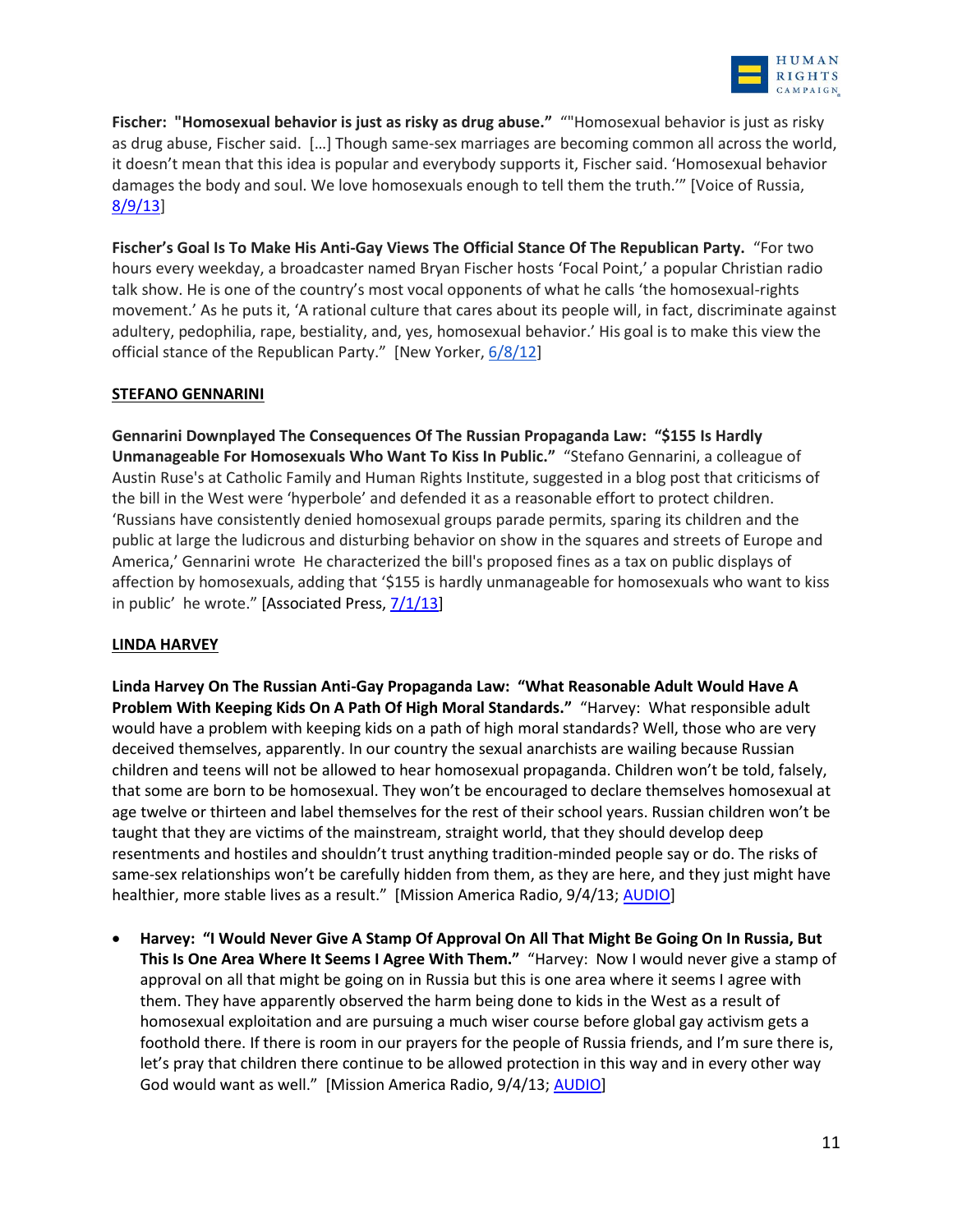

## **LAURIE HIGGINS**

**The Illinois Family Association's Laurie Higgins Said The Russian Anti-Gay Propaganda Law Was "Reasonable And Wise."** "To assault people because of their beliefs or feelings is beyond the pale, as is making inflammatory statements that express a desire that others die, experience eternal damnation, or f\*\*k themselves (things that are hurled at any public figure who dares to express moral propositions about homosexuality with which 'progressives' disagree). Prohibiting the distribution of homosexualityaffirming resources to minors is both reasonable and wise." [Illinois Family Institute,  $1/6/14$ ]

 **Higgins: "Hardly Sounds Unreasonable To Fine Adults \$150 For Trying To Inculcate Other People's Children With Their Subjective Beliefs About Sexual Morality."** "To further put things in perspective, note that the consequences of violating this law are only fines of \$120-150 for individuals, \$1,200-1,500 for "officials," and \$12,000-15,000 for "legal entities." Hardly sounds unreasonable to fine adults \$150 for trying to inculcate other people's children with their subjective beliefs about sexual morality, but nothing angers homosexual activists quite like being denied access to the hearts and minds of other people's minor children." [Illinois Family Institute,  $1/6/14$ ]

## **LARRY JACOBS**

**October 2013: Lawrence Jacobs Traveled To Russia To Plan The 2014 World Congress Of Families.**  "Pro-family leaders from ten countries met in Moscow (October 15-16) to plan World Congress of Families VIII, a celebration of the natural family, which will take place in Moscow, September 10-12, 2014. Members of the International Planning Committee for WCF VIII that attended the Moscow meeting included: […] Allan Carlson, Lawrence Jacobs and Don Feder (The Howard Center for Family, Religion and Society and World Congress of Families, U.S.)" [World Congress of Families Press Release, [10/23/13\]](http://us2.campaign-archive2.com/?u=71b5ff0a93830214b96a42bf6&id=506aaa3795&e=594c6f534a)

**Jacobs Called The Russians "Christian Saviors To The World."** "Jacobs: The Russians might be the Christian saviors to the world; at the UN they really are the ones standing up for these traditional values of family and faith." [TruNews,  $\frac{5}{30/13}$ ; AUDIO]

**Jacobs Bragged About The World Congress Of Families' Involvement In Passage Of The Russian Anti-Gay "Propaganda" Law.** "'Each Congress is unique,' Jacobs observed. 'Each has its own focus. Each emphasizes concerns of the host country as well as international issues. Each promulgates its own declaration. Besides the 2010 Demographic Summit, World Congress of Families involvement with Russia includes support for its child protection law, overwhelmingly enacted by the Duma in June.'" [World Congress of Families Press Release, [10/23/13\]](http://us2.campaign-archive2.com/?u=71b5ff0a93830214b96a42bf6&id=506aaa3795&e=594c6f534a)

 **Jacobs Called The Law A "Great Idea."** "Wiles: Well look the city government of Moscow passed a 100 year ban on gay parades. Jacobs: And the homosexual propaganda—the law in the Russian Duma it passed on first reading, it would ban propaganda to minors, preventing them from corrupting children. What a great idea and the rest of Europe is going the other way, legalizing LGBT propaganda." [TruNews, [5/30/13;](http://www.trunews.com/Audio/5_30_13_thursday_trunews2.mp3) AUDIO]

**Jacobs Complained That The West Can "Enact Laws Promoting Homosexuality And Special Rights For LGBT Groups" While The Russian Propaganda Law Is "Called A Civil Rights Violation."** "World Congress of Families Managing Director Larry Jacobs wondered why the West can enact laws promoting homosexuality and special rights for LGBT groups while penalizing dissent, but Russia can't prohibit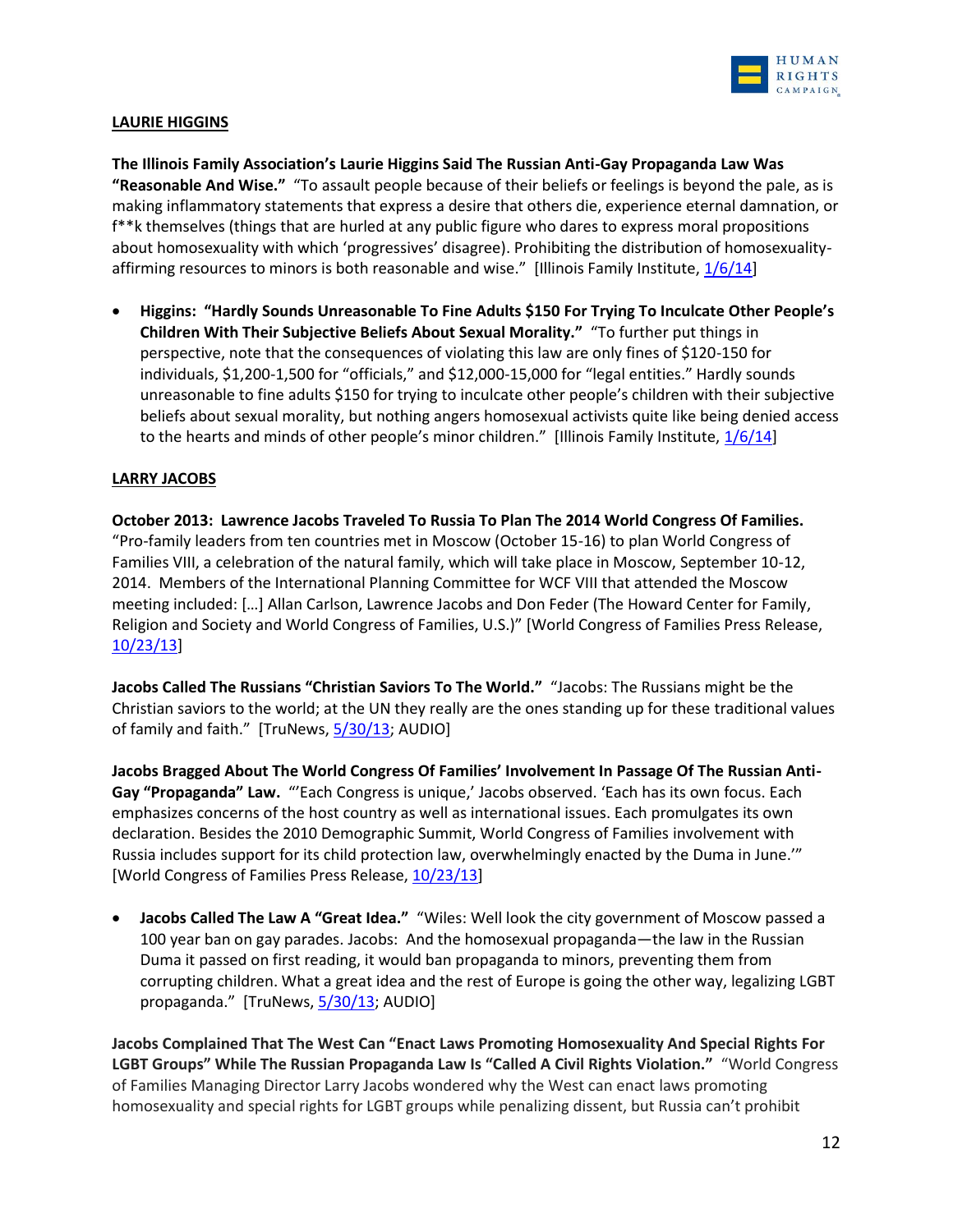

homosexual propaganda targeted at vulnerable youth who should be protected from adult pressure to engage in unhealthy sexual behaviors? […] Jacobs asked, 'Why is the Russian law protecting youth from unhealthy and unwanted adult influences called a civil rights violation by some, but not a law that bans the voluntary counseling of youth who are seeking to make healthier life choices?'" [World Congress of Families Press Release[, 6/11/13\]](http://americansfortruth.com/2013/06/14/world-congress-of-families-endorses-russian-bill-banning-homosexual-propaganda-to-minors/)

**Larry Jacobs Praised Russia For Discouraging "Non-Reproductive Behavior."** "[World Congress of Families Managing Director Larry] Jacobs, in an interview, drew a link between Russia's disapproval of homosexuality and its worries about a population decline. 'They've got a problem with marriage rates and fertility, and it doesn't help if you're encouraging non-reproductive behavior,' he said." [Associated Press, [7/1/13\]](http://www.huffingtonpost.com/2013/07/01/russia-anti-gay-bill_n_3530050.html)

## **PETER LABARBERA**

**Peter Labarbera Commended Russia's Anti-Gay Efforts.** "Among others commending Russia's anti-gay efforts was Peter LaBarbera of Americans for Truth About Homosexuality. 'Russians do not want to follow America's reckless and decadent promotion of gender confusion, sexual perversion, and antibiblical ideologies to youth,' LaBarbera said on his website." [Associated Press,  $7/1/13$ ]

## **RUSH LIMBAUGH**

**Rush Limbaugh Praised Putin And The Russian Parliament For "Putting Their Foot Down" On "A Full-Frontal Assault On What Has Always Been Considered Normalcy."** "LIMBAUGH: Feminists are starting to lose themselves in these philosophical discussions, which of course are rooted in self-absorption and maybe tinges of guilt. Because what's going on here is -- it's continual -- a full-frontal assault on what has always been considered normalcy. And so the Russians -- just to close the loop on this -- the Russians and Putin are putting their foot down. They're saying, 'Enough of that. We aren't going to have that here. We need a growing population. We need a country that's growing. We need more people. We need more people working. We need more productivity. And we're not going to sign up for all this newage, so-called elitist brilliance. So ergo, the reason why the ban on gay athletes at the Olympics." [Rush Limbaugh Show, 8/7/13; AUDIO]

**Limbaugh: "It Freaks Me Out That Vladimir Putin Is Saying Things I Agree With."** "You know, it freaks me out. I have to tell you that it freaks me out that Vladimir Putin is saying things I agree with. The Russian President has opposed the adoption of Russian orphans by lesbian, gay, bisexual, transgender foreign couples and has instructed the government and the Supreme Court there to prepare changes to existing law before July 1. Putin is not allowing foreign lesbian, gay, bisexual, transgender couples to adopt kids in Russia." [Rush Limbaugh Show,  $4/1/13$ ; AUDIO]

**Rush Limbaugh Has Often Been Called "The GOP's De Facto Leader."** "In an ailing radio industry, with a graying audience and a pro-government landscape, Rush Limbaugh should be shuffling off into irrelevancy. Instead, his ever more outrageous attacks have everyone debating whether he's the G.O.P.'s de facto leader, while the party shapes its ideology to fit his needs." [Vanity Fair, [May 2009\]](http://www.vanityfair.com/politics/features/2009/05/rush-limbaugh200905)

# **SCOTT LIVELY**

**Anti-Gay Activist Scott Lively Traveled To Russia In October 2013 "To Bolster The Russian Pro-Family Movement."** "In a dispatch on his blog, global anti-gay activist Scott Lively details a week-long "mission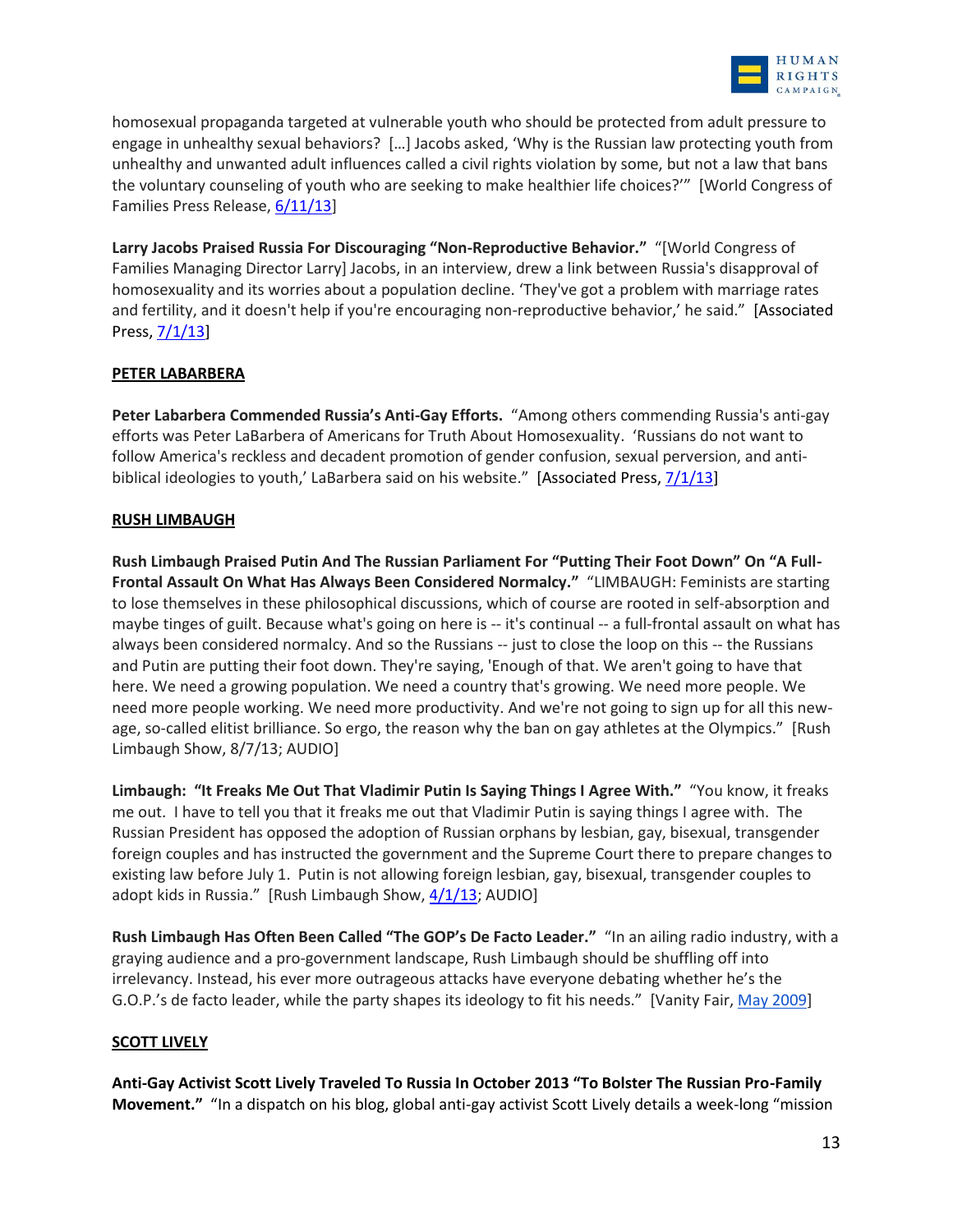

to bolster the Russian pro-family movement." The trip was prompted by a meeting of a planning committee for the World Congress of Families summit which will be held in Moscow next year. The organization, based in Rockford, Ill., convenes meetings of social conservatives from the U.S. and abroad to exchange ideas on topics such as combating LGBT rights and reproductive rights. One of their leaders also recently appeared in Serbia to celebrate the country's ban on a planned LGBT pride march. Lively's description of the conference plan suggests just how symbolically important Russia's crackdown on LGBT rights has become for conservative activists worldwide. Lively reports that the conference will have its "grand opening" in the Kremlin and be held nearby at the Christ the Savior Cathedral." [Buzzfeed, [10/18/13\]](http://www.buzzfeed.com/lesterfeder/global-anti-gay-crusader-scott-lively-returns-to-russia)

- **Lively Appeared On Television With Archpriest Dimitri Smirnov, Head Of The Orthodox Patriarch's Commission On The Family.** "Lively also appeared on a television show with Archpriest Dimitri Smirnov, head of the Orthodox patriarch's Commission on the Family. Lively adds that Smirnov has offered to help him find a publisher for this 1995 book, The Pink Swastika, which claims a cabal of gay men in the Nazi party was responsible for the holocaust. Lively promises to 'devote 50% of earnings from this book to promote the pro-family movement in Russia and the former Soviet countries."" [Buzzfeed, [10/18/13\]](http://www.buzzfeed.com/lesterfeder/global-anti-gay-crusader-scott-lively-returns-to-russia)
- **Lively Said Russian Publication Of His Book Blaming Gay Men For The Holocaust Would "Further Harden Resolve Against The Homosexualization Of Russia And The Countries In Its Orbit."** "Lively, who has previously likened Russia's battle against the "homosexualist movement" to the country's fight against Nazi Germany, asserted, 'Given the Russian attitude about homosexuality, and the stillfresh memories of Nazism in the Russian population, this book has significant potential to further harden resolve against the homosexualization of Russia and the countries in its orbit.'" [Buzzfeed, [10/18/13\]](http://www.buzzfeed.com/lesterfeder/global-anti-gay-crusader-scott-lively-returns-to-russia)
- **Lively Took Credit For Russia's "Homosexual Propaganda" Law.** "Though facing charges for crimes against humanity for his role in Uganda's anti-gay crackdown, Lively shows no fear of being linked to Russia's current wave of anti-gay legislation. He once again took credit for the 'homosexual propaganda' law, claiming, 'I proposed just such a law during my 50-city tour of the former Soviet Union in 2006-2007." [Buzzfeed, [10/18/13\]](http://www.buzzfeed.com/lesterfeder/global-anti-gay-crusader-scott-lively-returns-to-russia)

**Lively Held A 50 City Speaking Tour Of Russia In 2007.** "Scott Lively, a Massachusetts-based evangelical lawyer and activist, conducted a 50-city speaking tour of Russia in 2007, and says the current bill reflects policies that he advocated at the time." [Associated Press,  $7/1/13$ ]

 **Lively Urged The Criminalization Of Gay "Propaganda" In Russia As Early As 2007.** "At the end of his tour, Lively released a 'Letter to the Russian People,' and he redistributed it this month after the parliament vote. 'The purpose of my visit was to bring a warning about the homosexual political movement which has done much damage to my country,' he wrote in the letter. 'This is a very fastgrowing social cancer that will destroy the family foundations of your society if you do not take immediate, effective action to stop it.' Lively advocated training therapists in the techniques of helping gay people 'recover' from same-sex attraction and he urged Russia to criminalize the public advocacy of homosexuality." [Associated Press,  $7/1/13$ ]

**Lively Called Putin "The Defender Of Christian Civilization."** "As the United States and the United Kingdom morph slowly into a 'gay' version of the Soviet Union, an unlikely hero of family values has emerged: Russian President Vladimir Putin. In a stunning reversal of roles, the Russian Bear has become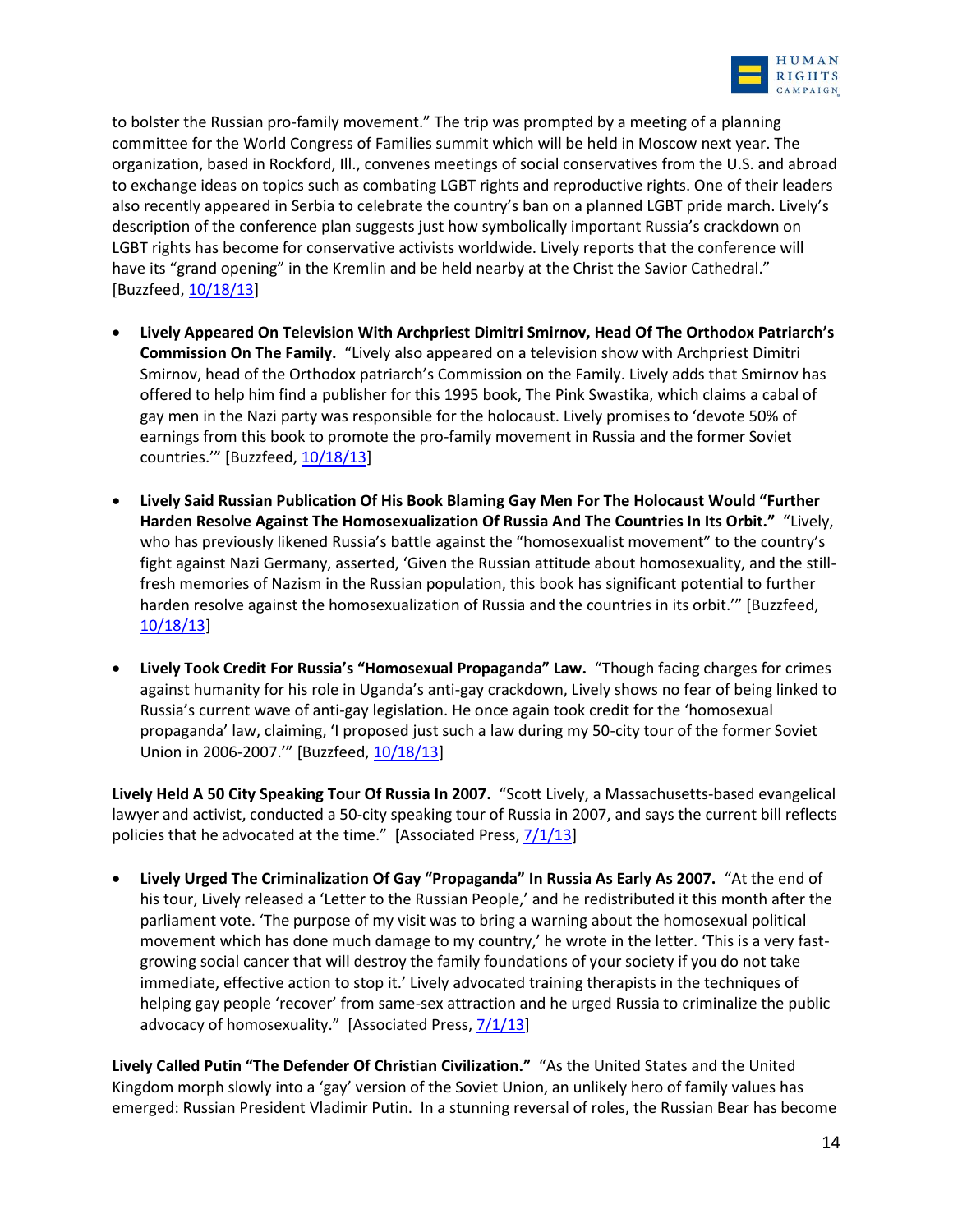

the defender of Christian civilization against the Cultural-Marxist American Eagle and British Lion." [ScottLively.net,  $9/3/13$ ]

**Lively: "I Influenced The Russian Law."** "'Yes, I think I influenced the Russian law,' Lively said. While some gay rights activists still think he's just a laughingstock, Boris Dittrich, the director of LGBT advocacy for Human Rights Watch, tends to confirm Lively's claims. Russia was plenty homophobic before Lively's arrival but the American pastor appears to have given shape to that free-floating hatred, Dittrich said. As he passed through Russia's regions, Lively met with politicians and bans on homosexual propaganda followed, spreading to more than a half-dozen areas before Putin swept them into a national standard." [NBC News, [9/18/13\]](http://usnews.nbcnews.com/_news/2013/09/18/20546485-the-rainbow-belongs-to-god-anti-gay-us-pastor-sets-sights-on-sochi-olympics)

**Lively On The Anti-Gay Propaganda Bill: "I'm Taking Some Credit For This."** "Lively: I'm taking some credit for this. In 2006 and 2007 I did a 50 city tour of the former Soviet Union with my wife and I was advocating for the very law that the Russians have adopted, which was to basically criminalize propaganda to children, which we should do in this country as well. That's what I was promoting, among several things, but that was the main emphasis – to protect the kids." [Mission America Radio, 11/16/13; [AUDIO\]](http://www.rightwingwatch.org/content/lively-gay-people-behind-anti-gay-violence-russia)

 **Lively Said His Letter To The Russian People Was An Inspiration For St. Petersburg To Adopt An Anti-Propaganda Law.** "Lively: The final city of the tour was St. Petersburg and I published my letter to the Russian people in 2007 and I laid out in detail… and then St. Petersburg became the first city to adopt this anti-propaganda law citywide, and then a number of other Russian cities adopted it, and then the Russian Duma voted unanimously to adopt it nationally and President Putin signed it. So that's on the books now and it's being enforced." [Mission America Radio, 11/16/13; [AUDIO\]](http://www.rightwingwatch.org/content/lively-gay-people-behind-anti-gay-violence-russia)

**Lively On The Passage Of Russia's Anti-Gay Propaganda Bill: "Go Ruskies!"** "On Jan. 25 of this year the Russian State Duma, its highest legislative body, voted to prohibit homosexual advocacy to children, following the enactment of similar legislation in a number of Russian cities, including St. Petersburg and Novosibirsk (the capital of Siberia). Go Ruskies! I am personally very pleased to see this development, having called specifically for legislation of this sort in my speaking tour of the former Soviet Union in 2006 and 2007." [Scott Lively Column, World Net Daily, [2/22/13\]](http://www.wnd.com/2013/02/the-key-to-pro-family-victory-if-we-really-want-it/)

**Lively: "The United States Is Becoming A Sort Of Gay Soviet Union And Russia Has Become A Champion Of The Biblical Worldview."** "Lively: It's an amazing turn of events and trading places. The United States is becoming a sort of gay Soviet Union and Russia has become a champion of the biblical worldview. Slowly, it's not entirely there, but there is a Christian revival of sorts happening in Russia at the same time the United States is collapsing into totalitarianism with a heavy gay emphasis." [Mission America Radio, 11/16/13; [AUDIO\]](http://www.rightwingwatch.org/content/lively-gay-people-behind-anti-gay-violence-russia)

 **Lively Said The US Should Criminalize Gay "Propaganda" In The United States As Well.** "Lively: I was advocating for the very law that the Russians have adopted, which was to basically criminalize propaganda to children, which we should do in this country as well." [Mission America Radio, 11/16/13; [AUDIO\]](http://www.rightwingwatch.org/content/lively-gay-people-behind-anti-gay-violence-russia)

**Lively Called Passage Of The Russian Anti-Gay Propaganda Law "One Of The Proudest Achievements Of My Career."** "Lively: I believe I did have something to do with that. I mean, not directly. I wasn't working with the government officials crafting it, but in my 50 city tour of the former Soviet Union in 2006 and 2007, that's what I was advocating for. That's what I was suggesting they ought to do. I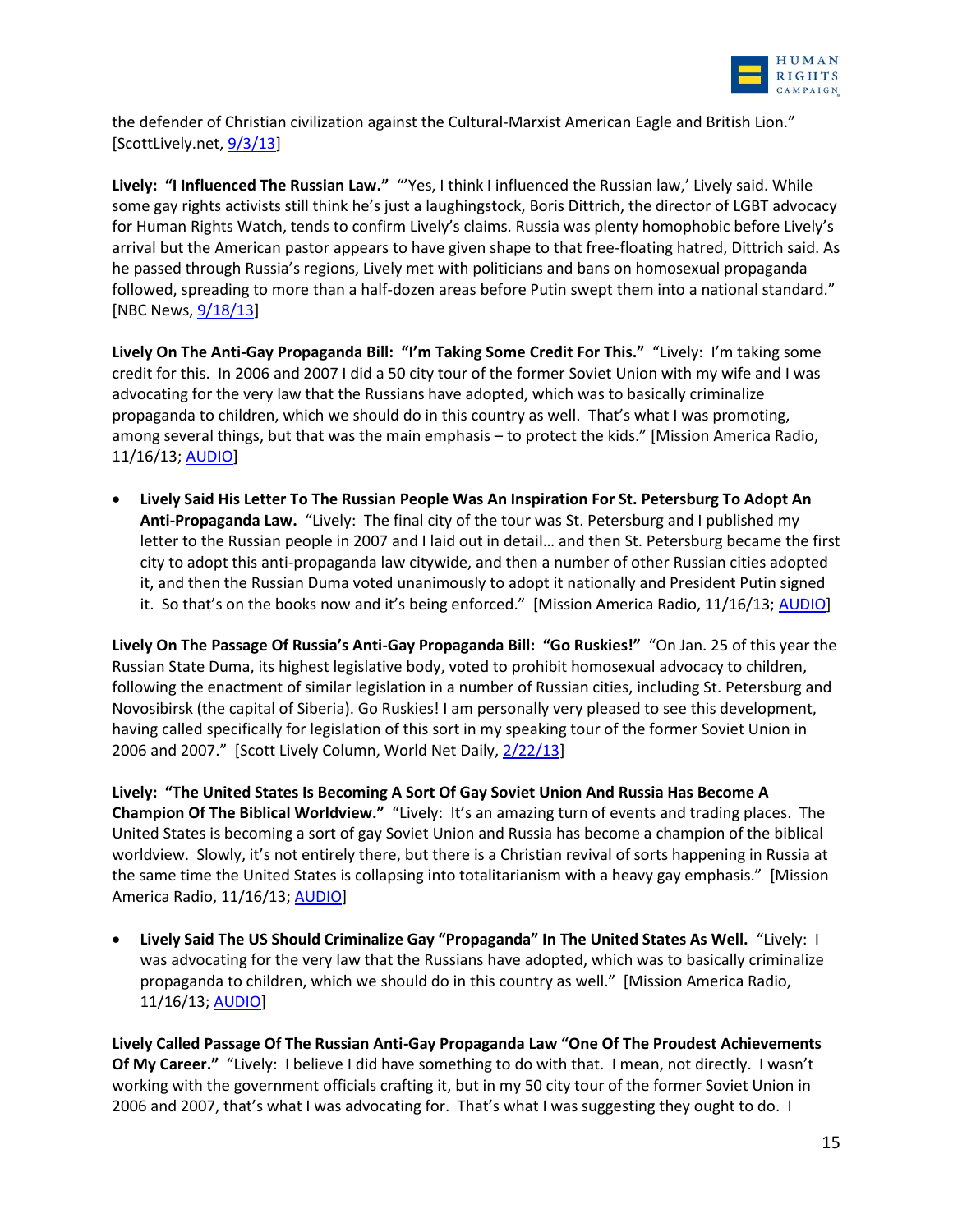

concluded that in my letter to the Russian people that I published at the very last city of the tour, which was St. Petersburg, and of course St. Petersburg turned out to be the first city that adopted this law. Then several others did and then the national government passed it unanimously in the national congress and then Putin signed it. I indirectly assisted in that and it's one of the proudest achievements of my career." [Focal Point With Bryan Fischer, [9/23/13;](http://www.youtube.com/watch?v=EiateDgcxKU#t=18) AUDIO]

**Lively Called Russia "A Model For The Rest Of The World."** "I can't point to any country of the world today that is a model for the rest of the world, except perhaps for Russia, which has just taken the very important and frankly necessary step of criminalizing homosexual propaganda to protect the society from being 'homosexualzed.' This was one of my recommendation to Russian leaders in my 50-city tour of the former Soviet Union in 2006 and 2007." [Scott Lively Letter to the Hungarian People, [7/22/13\]](http://www.scottlively.net/2013/07/22/my-letter-to-the-hungarian-people/)

**Lively: "Russia Could Become A Model Pro-Family Society. If This Were To Occur, I Believe People From The West Would Begin To Emigrate To Russia In The Same Way That Russians Used To Emigrate To The United States And Europe."** "'Russia could become a model pro-family society,' he wrote. 'If this were to occur, I believe people from the West would begin to emigrate to Russia in the same way that Russians used to emigrate to the United States and Europe." [Associated Press,  $7/1/13$ ]

**Lively: "Russians, Even After Glasnost, Are Comfortable With An Authoritarian Style. That Wouldn't Work In The United States."** "Lively said he would like to see efforts in the U.S. to discourage all sexual activity outside of marriage, but doubted efforts to restrict gay activism could make headway here. 'Russians, even after glasnost, are comfortable with an authoritarian style,' he said. 'That wouldn't work in the United States.'" [Associated Press,  $7/1/13$ ]

LIVELY CLAIMS VIOLENCE AGAINST LGBT PEOPLE IN RUSSIA IS A "HOAX"

**HEADLINE: "Was Anti-Russian Human Rights Watch Video A Hoax?"** [Scott Lively Column, BarbWire, [2/10/14\]](http://barbwire.com/2014/02/10/anti-russian-human-rights-watch-video-hoax/)

**Lively Claimed A Human Rights Watch Video Detailing Anti-LGBT Violence In Russia Was Part Of A Plot By The "Homosexualist Movement" To Seize "Political Power And Control."** "Last Fall, on behalf of pro-family advocates here in the United States and Canada, I sent a letter to President Vladimir Putin thanking his government for passing a law protecting Russian children from "gay" propaganda. In that letter I offered this warning: In readying your society to recognize and counter the efforts of the militant gay movement it is important to understand that their propaganda and policies adhere invariably to the narrative that all disapproval of homosexuality leads inevitably to hatred, violence and murder of homosexuals. All of the pro-homosexual policies in the United States and Europe rest on this unstated and unchallenged but fictional premise. Thus, the homosexualist movement is not simply seeking social tolerance, or acceptance, but political power and control. They want the power to stamp out all disapproval of homosexuality in your society and to compel every citizen (especially the youth) to embrace the view that homosexual conduct is good and normal….In the coming months and years Russia and Her people will be increasingly portrayed by emotion laden and abusive hyperbole as bigoted haters, intent on exterminating homosexuals. The Human Rights Watch video, released to coincide with the opening of he Sochi Olympics is fulfillment of my prophecy. I predict more will follow." [Scott Lively Column, BarbWire[, 2/10/14\]](http://barbwire.com/2014/02/10/anti-russian-human-rights-watch-video-hoax/)

 **Lively Said The Violence Seen In The HRW Video Was Most Likely Perpetrated By "Masculine Oriented Homosexual Men Of The Very Same Sort That Created The Nazi Party Of Germany."**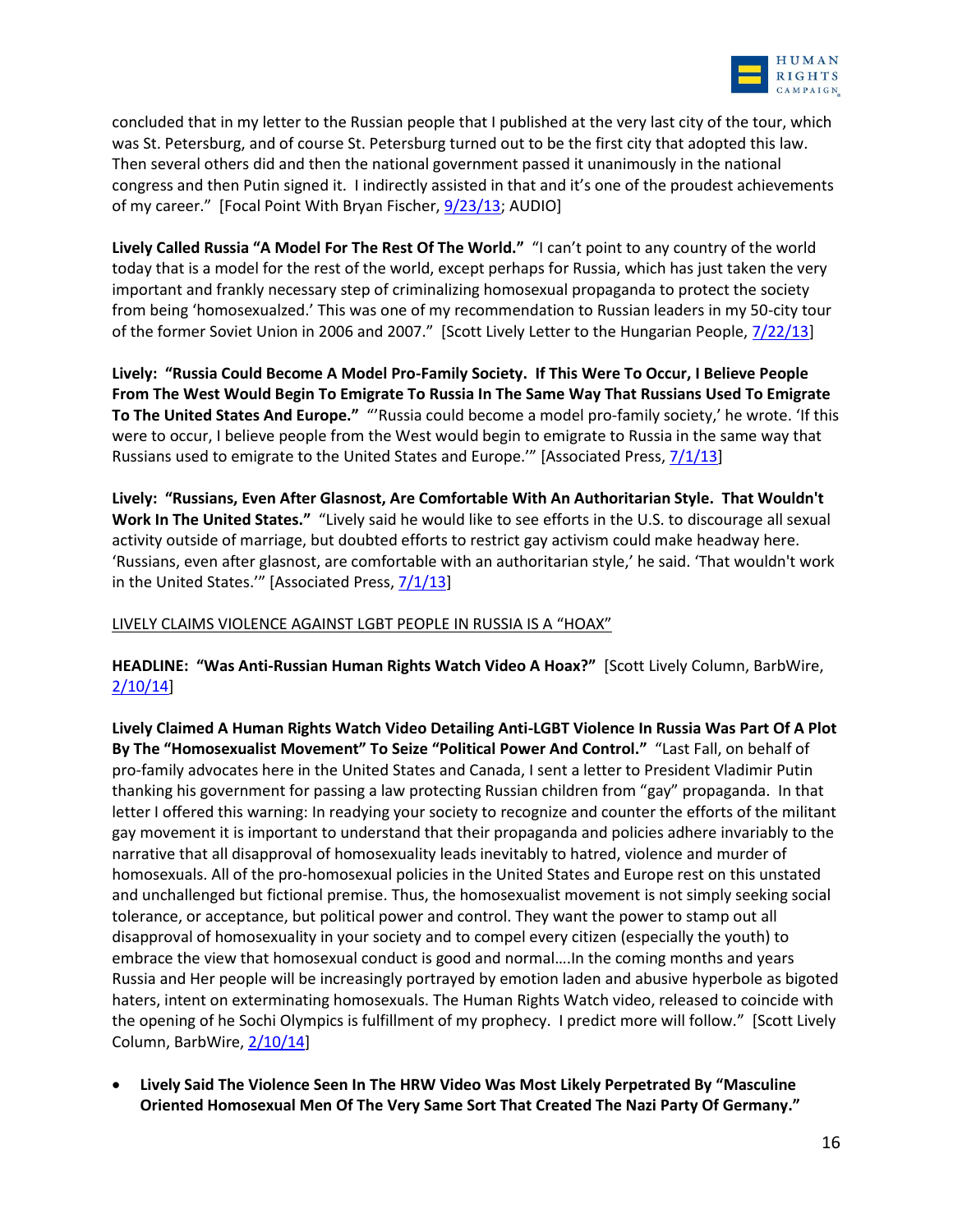

"While it is true that 'gay' activists are masters of public deception, and their ranks include not just veteran political propagandists but also billionaires like George Soros and movie producer David Geffin — with the capability of staging any possible scenario flawlessly – I believe some of the incidents depicted on the film are probably real. But that raises the question, who are these perps? Q. What sort of men go out of their way to find and harass effeminate 'gay' men on the public streets? A. They are, literally, NAZIs! Ultra-Macho Nationalists, of which Russia has many. Q. And who makes up a significant part of the Nationalist movement everywhere in the world through all of modern history? A. Masculine oriented homosexual men of the very same sort that created the Nazi Party of Germany." [Scott Lively Column, BarbWire, [2/10/14\]](http://barbwire.com/2014/02/10/anti-russian-human-rights-watch-video-hoax/)

 **Lively: "The Human Rights Watch Video Is Just Another Piece Of Deceptive Machiavellian 'Gay' Propaganda."** "So in conclusion, I say the Human Rights Watch video is just another piece of deceptive Machiavellian 'gay' propaganda, offered to prove the completely false narrative that all disapproval of homosexuality leads to hatred and murder. Whether or not any parts of the video are unstaged, the product as a whole is perpetrating a hoax. Do not be fooled. The 'gays' are not the victims, at least not as a class. In stories like this they are usually the bullies beating up each other (or themselves) on and off camera, sometimes by consent, to dupe the public into granting them collective 'victim status,' with all of the extensive social and political benefits that entails." [Scott Lively Column, BarbWire, [2/10/14\]](http://barbwire.com/2014/02/10/anti-russian-human-rights-watch-video-hoax/)

**Lively Said Violence Against LGBT People In Russia Was Just "Butch Homosexuals Who Are Beating Up Effeminate Homosexuals."** "Lively: Russia does have nationalists, these are Nazis, the same as I wrote in the book 'The Pink Swastika: Homosexuality and the Nazi Party,' that's the same thing. The guys that are beating up gays in Russia—and it's not any more prevalent than it ever has been really and it isn't all that prevalent at all—but the ones that are doing it are butch homosexuals who are beating up effeminate homosexuals, the same thing that happened in Germany; this is gay-on-gay crime, at least that is what it appears to be. That's the people that are most focused on hostility toward effeminate men, are masculine homosexual men who just loathe any effeminacy, even in themselves. That's what's going on there. This has nothing to do with the anti-propaganda law, which doesn't criminalize homosexuality." [Mission America Radio, 11/16/13; [AUDIO\]](http://www.rightwingwatch.org/content/lively-gay-people-behind-anti-gay-violence-russia)

### **STEVEN MOSHER**

**Steven Mosher Participated In A "Demographic Summit" With Russian Leaders In 2011.** "I write from Moscow, where I am participating in a Demographic Summit with other World Congress of Families leaders and Russian officials." [Steven Mosher Op-Ed, Life Site News[, 6/28/11\]](http://www.lifesitenews.com/news/how-to-create-a-baby-boom-in-russia)

#### **WILLIAM OWENS**

**NOM's Williams Owens: "I Applaud The Russians For Taking A Stand For Children!"** "With the battle for the family waging across this nation, instead of condemning a sovereign nation for its laws we need to be changing ours. The family unit is under attack and we must stand against those who want to redefine and destroy it. The family is the foundation of a society and the glue that holds it together. I applaud the Russians for taking a stand for children!" [William Owens E-Mail to Coalition of African American Pastors, [8/6/13\]](http://christiangunslinger5.blogspot.com/2013/08/coalition-of-african-american-pastors.html)

#### **BOB VANDER PLAATS**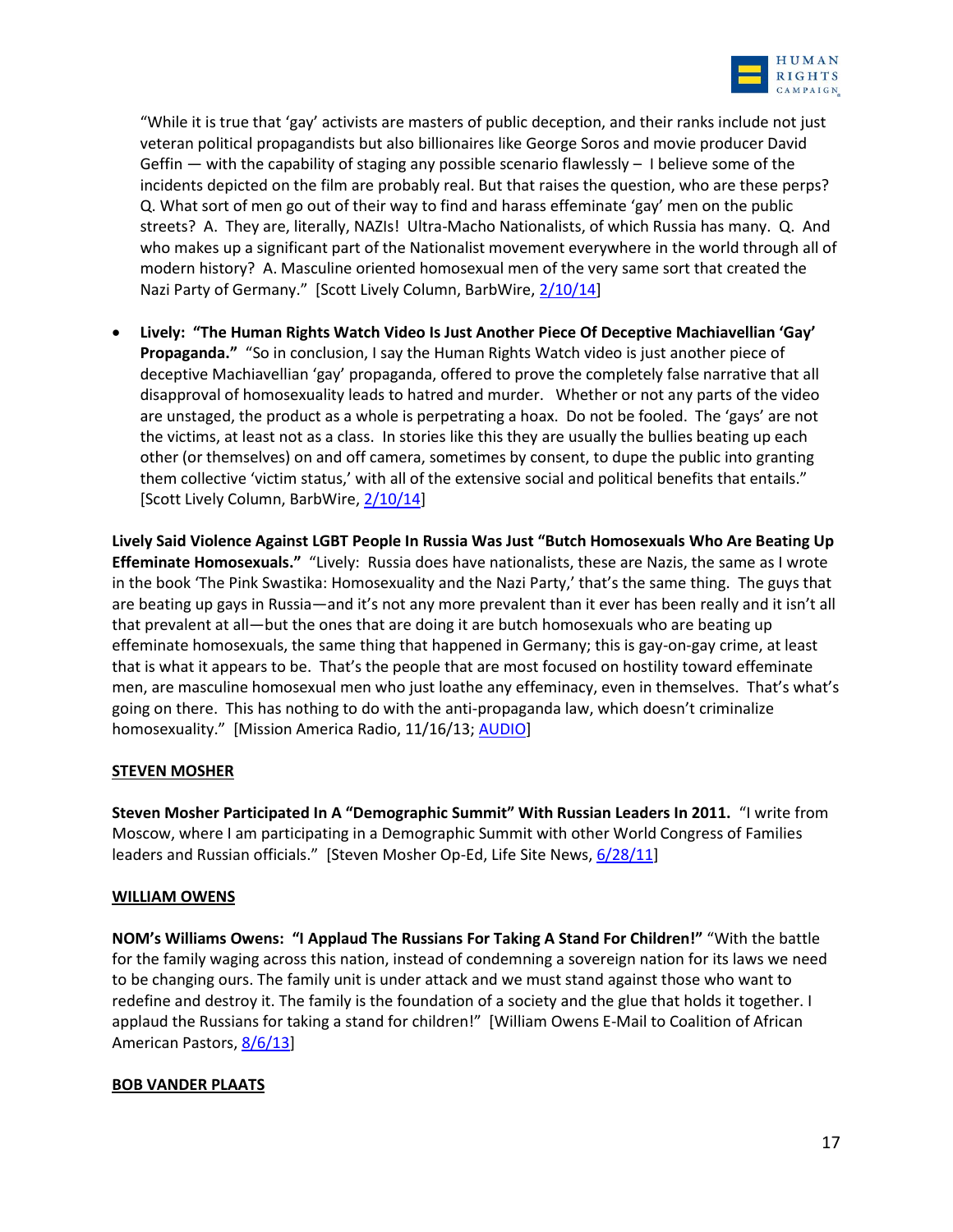

**Bob Vander Plaats Praised Putin For Taking "Decisive Leadership" On Anti-Gay Laws.** "Vander Plaats: He has taken what used to be our strengths — military might, decisive action, core values, morality, beliefs — and he's saying, those are being turned into your guys' weakness and guess what I'm doing? I'm taking those. I'm taking decisive leadership, you're following my lead. As a matter of fact, Obama's now agreeing with Putin, 'oh you know maybe we've got some other options here now.' So he's taking Putin's lead. Putin's saying, 'you know what don't bring this homosexual propaganda into my country for the Olympics; we believe in one man, one woman marriage; there is no homosexual marriage in Russia.'" [Steve Deace Radio, 9/10/13; [AUDIO\]](http://www.rightwingwatch.org/content/bob-vander-plaats-praises-russia-s-ban-pro-gay-rights-speech)

 **Vander Plaats Is So Influential In American Republican Politics That He Has Been Called "The Iowa Caucus Kingmaker."** [The Atlantic, 4/2/11]

### **AUSTIN RUSE**

**Ruse Traveled to Russia In October 2013 To Plan For The 2014 World Congress Of Families.** "Pro-family leaders from ten countries met in Moscow (October 15-16) to plan World Congress of Families VIII, a celebration of the natural family, which will take place in Moscow, September 10-12, 2014. Members of the International Planning Committee for WCF VIII that attended the Moscow meeting included: […] Austin Ruse (Catholic Family & Human Rights Institute, U.S.)." [World Congress of Families Press Release[, 10/23/13\]](http://us2.campaign-archive2.com/?u=71b5ff0a93830214b96a42bf6&id=506aaa3795&e=594c6f534a)

**Ruse Said He Wanted To Travel To Russia "To Let Them Know They Do In Fact Have Support Among American NGOs On Social Issues."** "Ruse, whose institute is seeking accreditation at the United Nations, plans to travel to Russia this summer to meet with government officials and civic leaders. 'We want to let them know they do in fact have support among American NGOs (non-governmental organizations) on social issues,' he said." [Associated Press,  $7/1/13$ ]

**Ruse Claims To Decry Anti LGBT Violence In Russia.** "'There are groups of people that really are doing bad things to LGBT people, and they really should stop. And the government really has to do more to stop them,' said C-FAM's Ruse." [Buzzfeed, [11/15/13\]](http://www.buzzfeed.com/lesterfeder/developments-in-russia-and-other-nations-should-inspire-us-c)

- **Ruse Said That Claims That The Anti-Propaganda Law Has Created A Culture Of Violence In Russia Was A Tactic Of Gay Rights Groups "To Silence People."** "Ruse acknowledged that anti-gay violence and thuggery is a problem in Russia. He denounced such violence and said he has urged Russian officials to do more to stop it. But when he was asked whether the conversation about the anti-gay propaganda law and protecting children from gay people might encourage such violence, he said anti-gay violence in Russia has been going on for a long time and didn't think the new law was to blame. And he said blaming religious conservatives for creating a climate of hate is a tactic of gay-rights groups, a 'maneuver to silence people.'" [Right Wing Watch, [11/15/13\]](http://www.rightwingwatch.org/content/religious-right-leaders-defend-russia-s-anti-gay-law)
- **Ruse Floated The Idea That The World Congress Of Families Could Sponsor A Panel On Anti-Gay Violence.** "He floated the idea that the World Congress of Families could consider a panel on antigay violence during its conference planned for September of next year in Moscow. 'It would be an interesting conversation to have, can we have the conversation where Christian conservatives in the United States condemn some of the most extreme laws around the world and at the same time be understood the we oppose some of the things you guys really want—marriage, adoption, so on and so forth,' he said." [Buzzfeed,  $11/15/13$ ]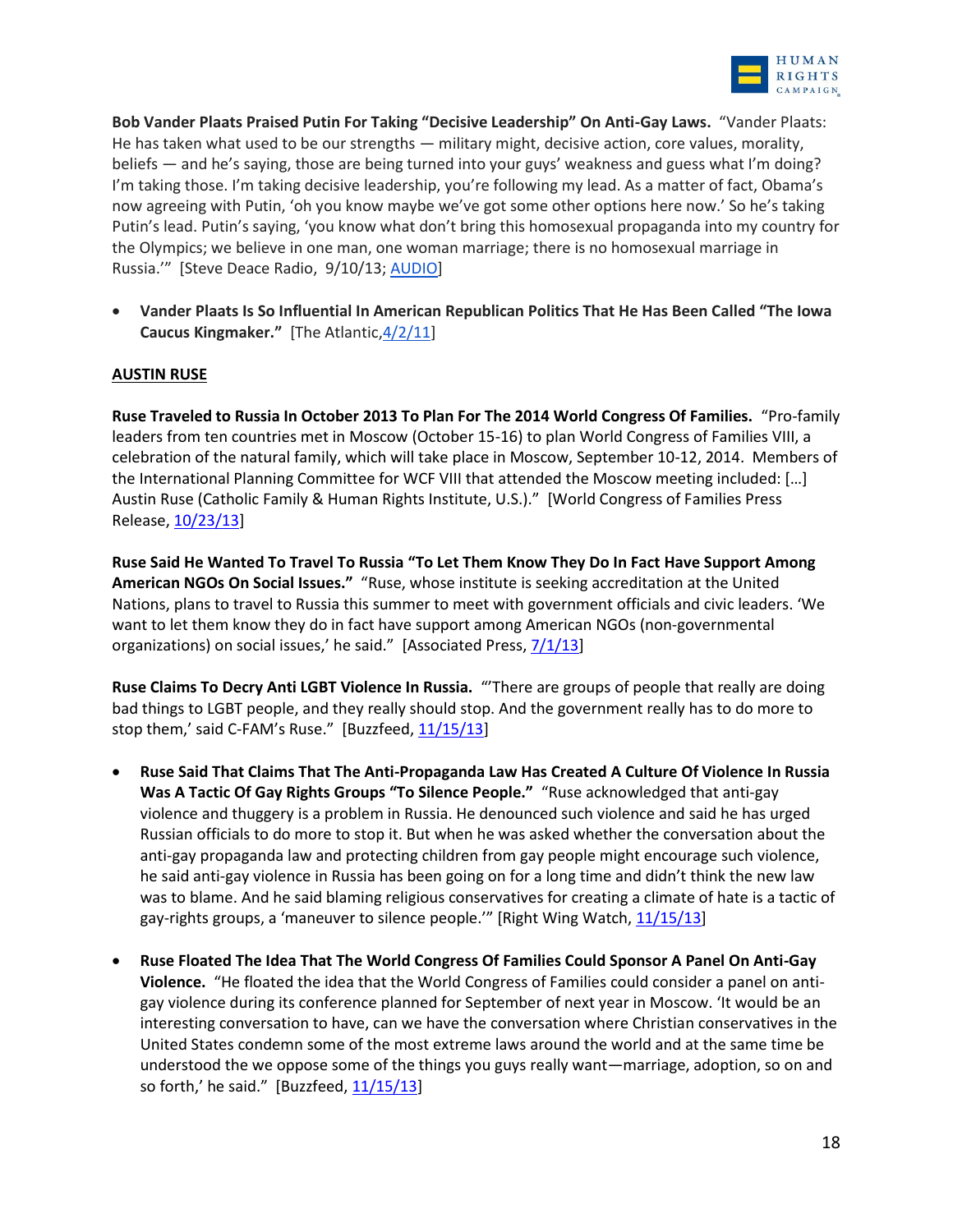

**While In Russia, The WCF Planners Met With Yelena Mizulina, One Of The Authors Of The Anti-Gay Propaganda Law.** "A special WCF Parliamentary Forum was discussed with Yelena Mizulina and the Planning Committee." [World Congress of Families Press Release, [10/23/13\]](http://us2.campaign-archive2.com/?u=71b5ff0a93830214b96a42bf6&id=506aaa3795&e=594c6f534a)

 **Mizulina Is Considered Putin's "Morality Crusader."** "She has the sober demeanor and tightly wound bun of a boarding school headmistress. And she's Vladimir Putin's new morality crusader, spearheading efforts to curb gay rights, punish online cursing and impose a tax on divorce. Yelena Mizulina, a member of parliament, has used her position as the head of the Committee on Family, Women and Children to author increasingly conservative laws, including a ban on homosexual 'propaganda' that went into force last month." [Associated Press, [8/9/13\]](http://bigstory.ap.org/article/russian-lawmaker-putins-conservative-champion)

**Ruse Called Claims That Russia Is Cracking Down On The LGBT Community "Propaganda."** "Austin Ruse, president of the Catholic Family and Human Rights Institute (C-FAM), urged the roughly two dozen people in attendance to 'Please understand what is really going on in Russia and cast aside all the propaganda.' The law does not prevent gays and lesbians from 'living openly' or going to the many gay bars in Moscow, he said. The law, he said, simply responds to the fact that 'Russians do not want … homosexuality to be taught and otherwise exposed to school children." [Buzzfeed, [11/15/13\]](http://www.buzzfeed.com/lesterfeder/developments-in-russia-and-other-nations-should-inspire-us-c)

 **Ruse Claimed That Life For LGBT People In Russia Was Fine With "A Few Dozen Bars And Restaurants That Cater Openly To A Gay Clientele."** "Homosexuality is not illegal in Russia. Homosexual acts are not illegal in Russia. Even some kinds of public manifestations are fine in Russia. After all, a number of gay characters are on popular Russian TV programs. Moreover, right now you can google 'Gay Moscow' and see a few dozen bars and restaurants and dance clubs that cater openly to a gay clientele. You can enjoy yourself hassle-free at 69 Popugae, Baza, Secret, 12 Volt, TSYFRY, Elf Cafe, and dozens more. All of them have websites, public addresses and telephone numbers and pictures of all the fun things you can do there. Putin is not shutting them down and when Harvey Fierstein visits for the Olympics, he can visit them all without fear." [Austin Ruse Op-Ed, Daily Caller[, 7/25/13\]](http://dailycaller.com/2013/07/25/putin-is-not-the-gay-bogeyman/2/)

**Ruse: There Is No Human Right To "Parade Your Sexual Preferences And Practices Down City Streets."**  "While we should and do deplore laws that allow violence against homosexuals, the bottom line for Russia and elsewhere is that there is no human right to teach school children about sexual practices, neither is there a human right to parade your sexual preferences and practices down public streets. All else is legal." [Austin Ruse Op-Ed, Daily Caller, [7/25/13\]](http://dailycaller.com/2013/07/25/putin-is-not-the-gay-bogeyman/2/)

**Ruse: "You Admire Some Of The Things They're Doing In Russia."** "'You admire some of the things they're doing in Russia against propaganda,' said Austin Ruse, president of the U.S.-based Catholic Family and Human Rights Institute. 'On the other hand, you know it would be impossible to do that here."" [Associated Press, [7/1/13\]](http://www.huffingtonpost.com/2013/07/01/russia-anti-gay-bill_n_3530050.html)

**Ruse Called Russia's Anti-Gay "Propaganda" Law A "Good Thing."** "Ruse: "It's a good thing that there are laws against proselytizing the homosexual lifestyle to school children." [American Family Association Radio, 8/9/13; [AUDIO\]](http://www.rightwingwatch.org/content/ruse-most-people-united-states-would-agree-russias-anti-gay-law)

**Ruse Said That Laws Against Homosexual Behavior "Help Teach Society What Is Good, And Also Would Prevent Such Truly Harmful Practices As Homosexual Marriage And Adoption." "**Up to ninety countries, however, have laws against homosexual behavior, a group that included the United States until a few years ago, because a sufficient case can be made that homosexual behavior is harmful to the